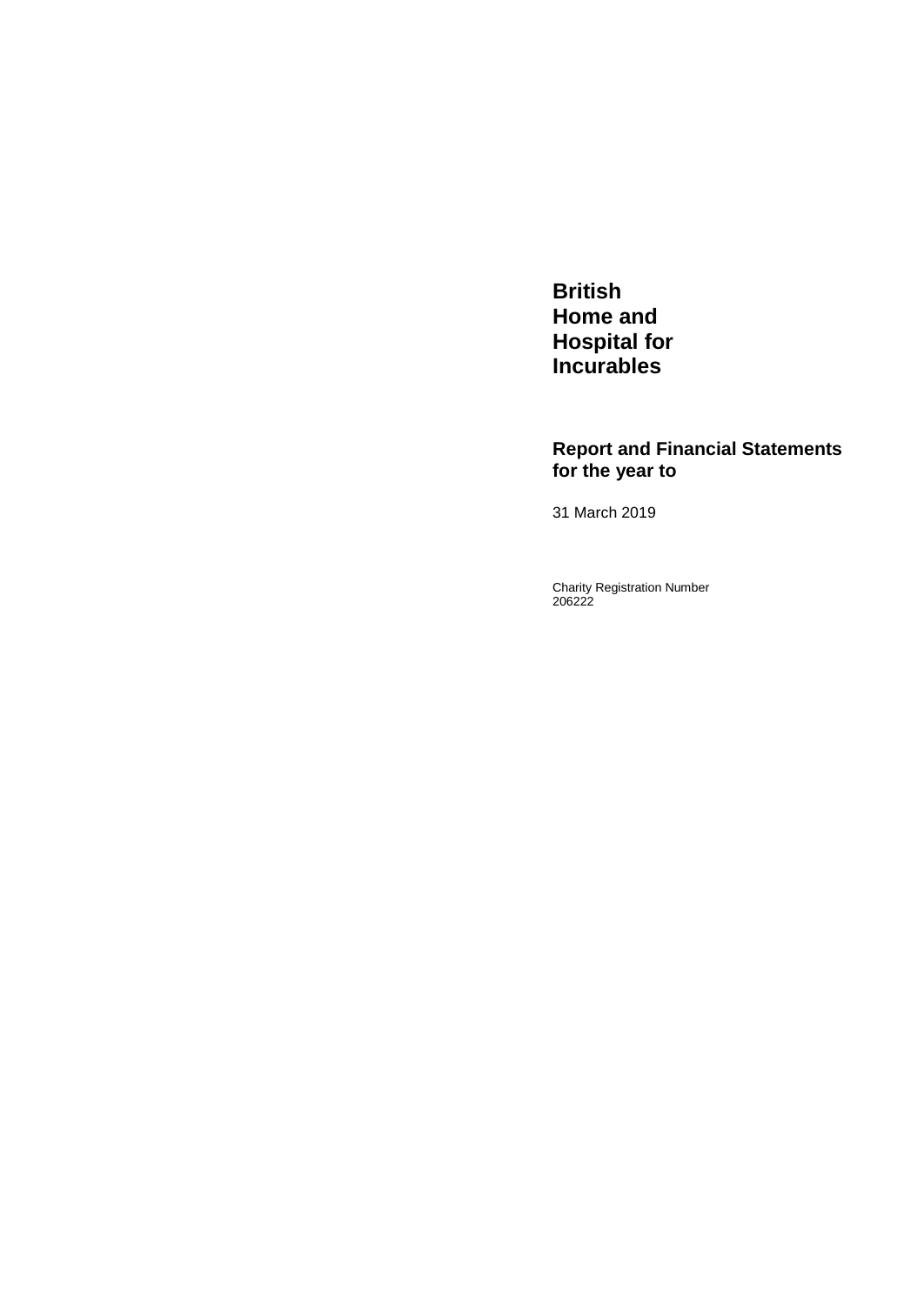# **Contents**

# **Reports**

| Reference and administrative details |   |
|--------------------------------------|---|
| Report of the Board of Trustees      | 3 |

# **Financial statements**

| Independent auditor's report                     | 17 |
|--------------------------------------------------|----|
| Statement of financial activities                | 20 |
| Comparative statement of financial<br>activities | 21 |
| <b>Balance sheet</b>                             | 22 |
| Statement of cash flows                          | 23 |
| Principal accounting policies                    | 24 |
| Notes to the financial statements                | 28 |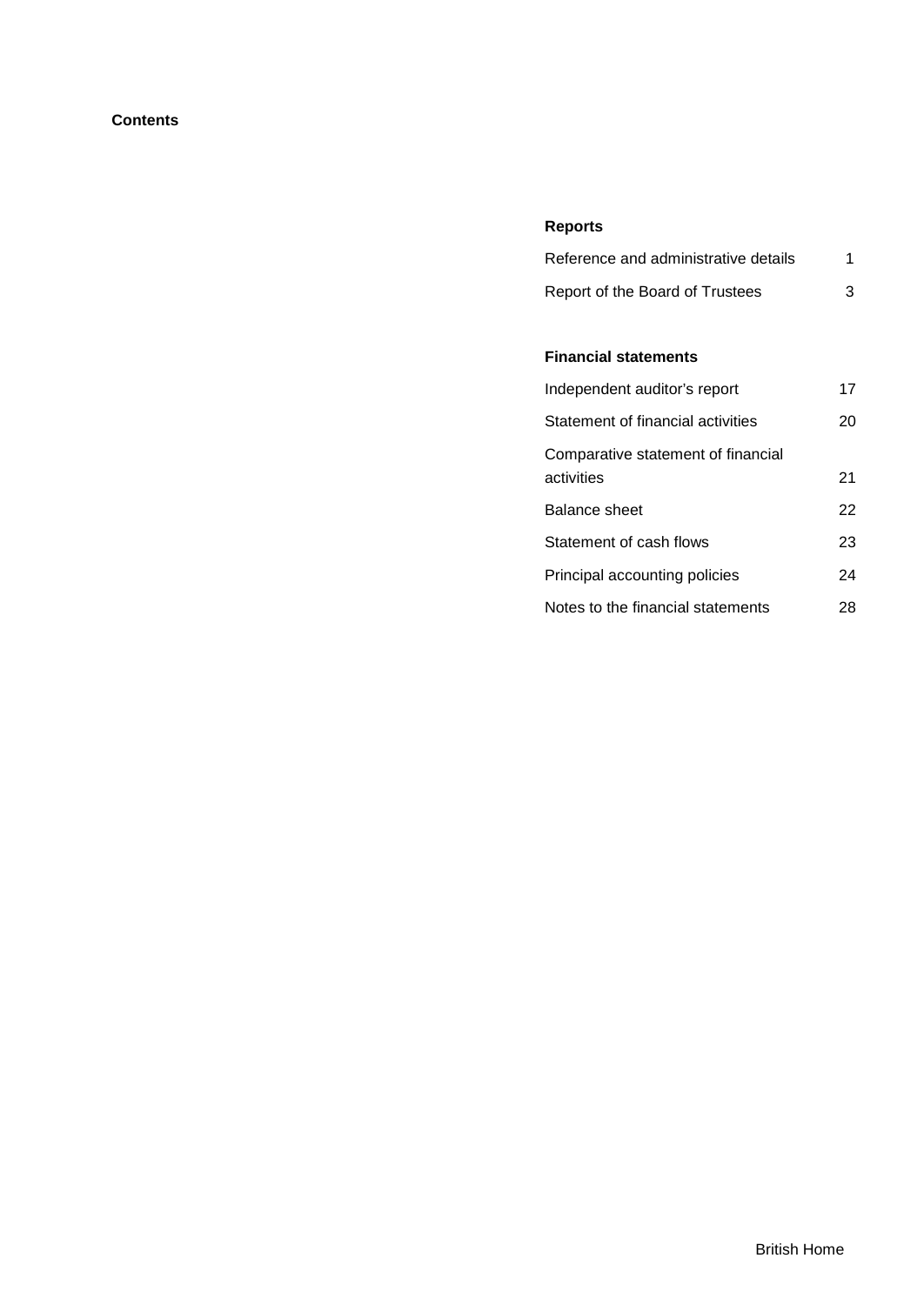# **Reference and administrative details**

<span id="page-2-0"></span>

| <b>Patron</b>                               | Her Royal Highness Princess Alexandra                                                                                                                                                                                                                                                      |
|---------------------------------------------|--------------------------------------------------------------------------------------------------------------------------------------------------------------------------------------------------------------------------------------------------------------------------------------------|
| <b>Honorary President</b>                   | Professor, The Lord McColl of Dulwich                                                                                                                                                                                                                                                      |
| Chairman                                    | Mrs Kay Sonneborn BA                                                                                                                                                                                                                                                                       |
| <b>Deputy Chairman</b>                      | Mr David Green MA (Cantab)                                                                                                                                                                                                                                                                 |
| <b>Board of Trustees</b>                    | Ms Eleanor Brown<br>Mrs Patricia Collinson, Dip NUR, RNT<br>Mr Kenneth Dunn MA, DipMS<br>Ms Alison Hughes RN, MHSM<br>Mrs Rowenna Hughes GradDip MCSP, SRP<br>Mr James Mill TD, CA<br>Mr Derek Prentice<br>Mr Dennis Vine FRICS<br>Ms Rebecca Sycamore (appointed 5th of December<br>2018) |
| <b>Chief Executive Officer to the Board</b> | Mr Paul Perkin                                                                                                                                                                                                                                                                             |
| <b>Director of Care and Development</b>     | Mr Keith Crowhurst RN                                                                                                                                                                                                                                                                      |
| <b>Address</b>                              | Crown Lane<br>Streatham<br>London<br><b>SW16 3JB</b>                                                                                                                                                                                                                                       |
| Website                                     | www.britishhome.org.uk                                                                                                                                                                                                                                                                     |
| <b>Charity registration number</b>          | 206222                                                                                                                                                                                                                                                                                     |
| <b>Auditor</b>                              | <b>Buzzacott LLP</b><br>130 Wood Street<br>London<br>EC2V 6DL                                                                                                                                                                                                                              |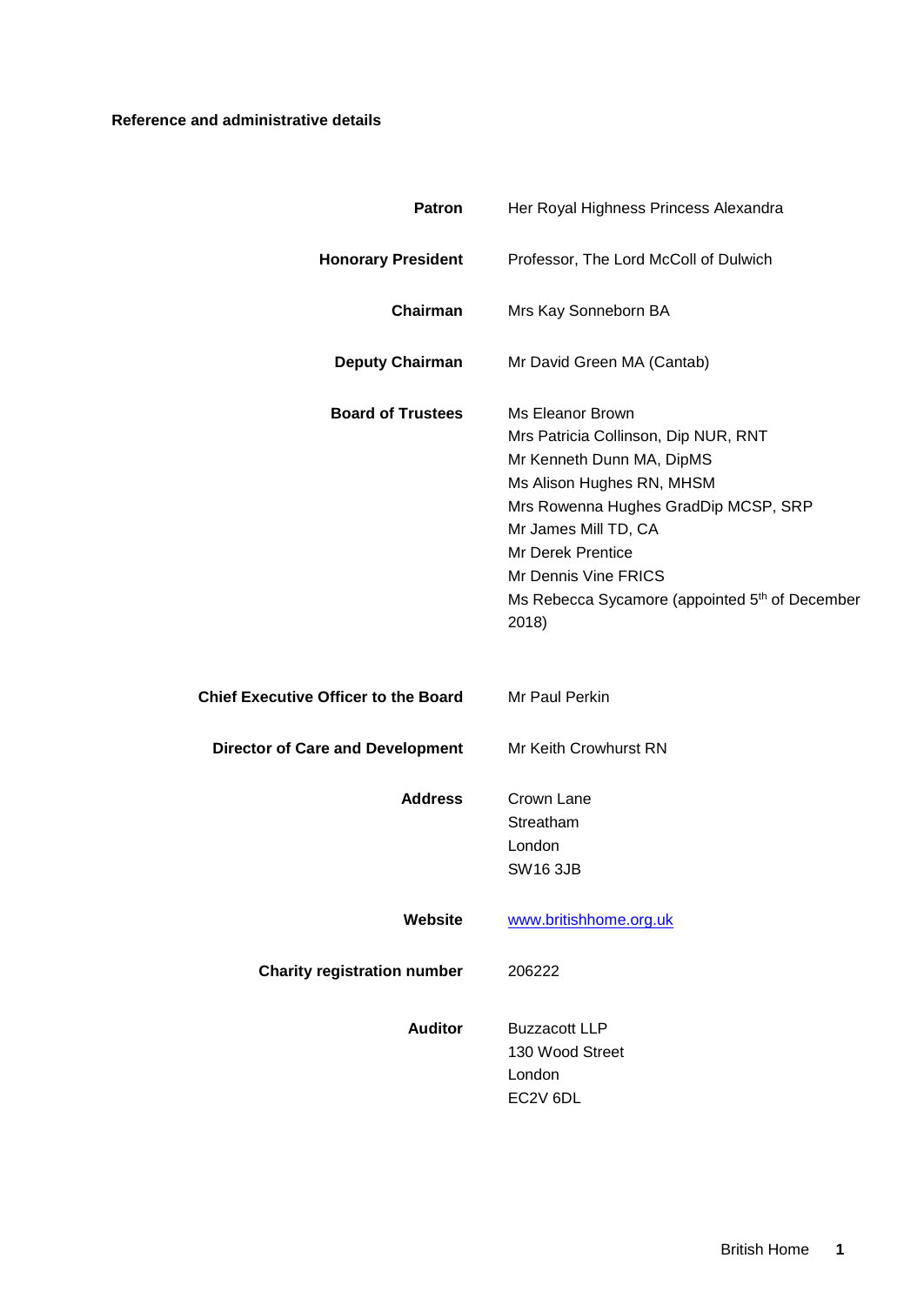# **Reference and administrative details**

| <b>Investment advisors</b> | <b>CCLA Investment Management Limited</b><br>80 Cheapside<br>London<br>EC <sub>2</sub> V <sub>6</sub> D <sub>Z</sub> |
|----------------------------|----------------------------------------------------------------------------------------------------------------------|
|                            | Sarasin & Partners LLP<br>Juxon House<br>100 St Paul's Churchyard<br>London, EC4M 8BU                                |
| <b>Bankers</b>             | Barclays Bank plc<br>Clapham Common Group<br>PO Box 4038<br>London, SW12 9YB                                         |
| <b>Legal advisers</b>      | Hempsons<br>40 Villiers Street<br>London, WC2N 6NJ                                                                   |
| <b>Property advisers</b>   | Avison Young<br>65 Gresham Street<br>London<br>EC2V 7NQ                                                              |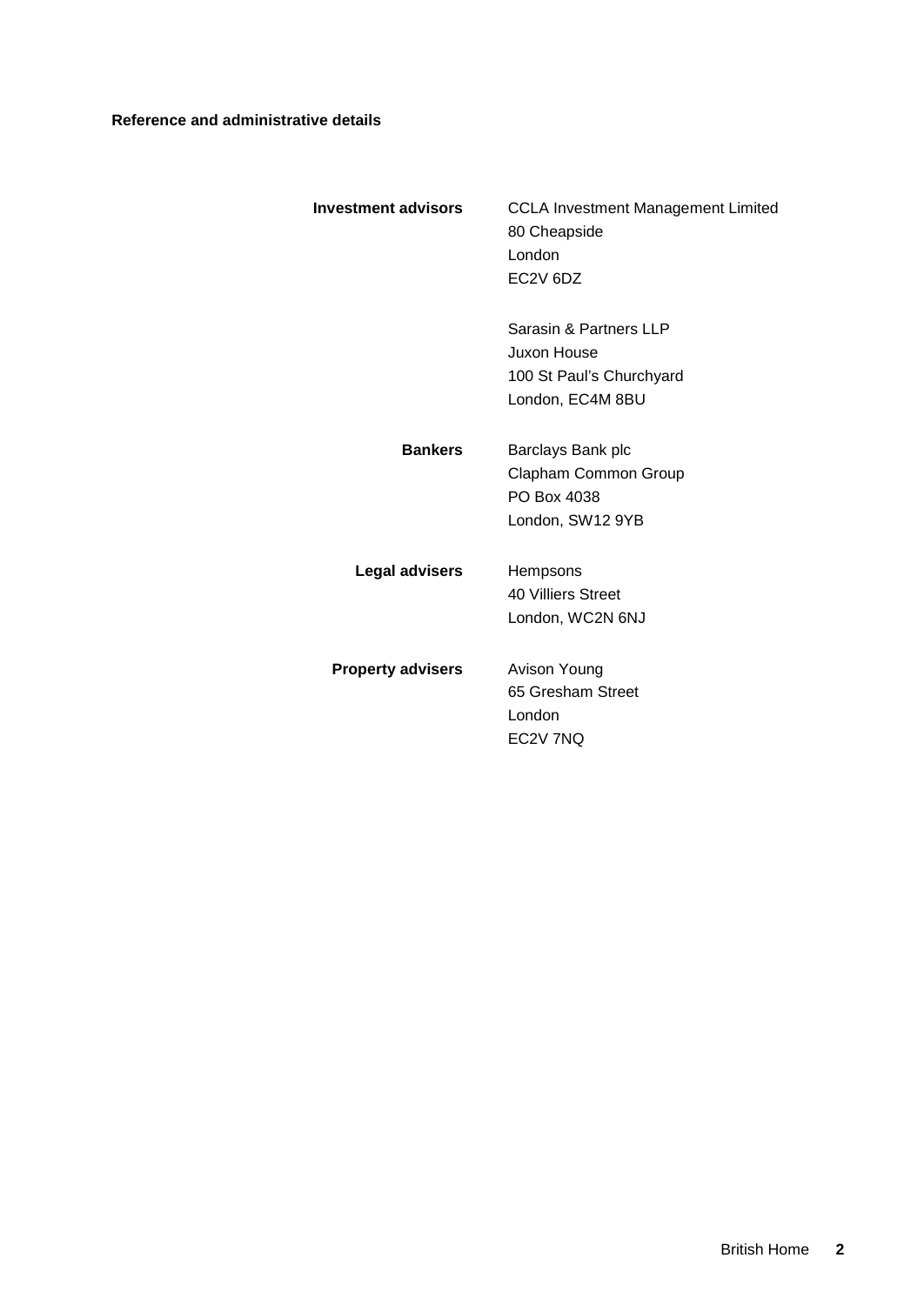<span id="page-4-0"></span>The Board of Trustees ('the Board') presents the statutory report and financial statements of British Home and Hospital for Incurables ('British Home') for the year ended 31 March 2019.

The financial statements have been prepared in accordance with the accounting policies set out on pages [24](#page-25-0) to [27](#page-28-0) and comply with British Home's Charter of Incorporation and Regulations, the Charities Act 2011 and Accounting and Reporting by Charities: Statement of Recommended Practice applicable to charities preparing their accounts in accordance with the Financial Reporting Standard applicable in the UK and Republic of Ireland (FRS 102).

## **Composition of the Board of Trustees**

## *Chairman: Kay Sonneborn*



Kay was an investment analyst for a US investment bank for many years. She has been involved with the charity and health sector for over 30 years and has held senior non-executive roles in the NHS. Kay was Chairman for ten years of the largest Primary Care Trust in London.

## *Deputy Chairman: David Green*

David worked in Merchant banking before a long involvement with the charitable sector in London, firstly as Finance Director of the London Voluntary Service Council and subsequently as Chief Executive for the Cripplegate Foundation and the St Luke's Parochial Trust, allocating millions of pounds in grants to projects in Islington.



#### *Eleanor Brown*



Eleanor has considerable board level experience and a clinical background having worked as a senior executive in a 38 year career with the NHS retiring in 2015. Most recently Eleanor was Chief Officer, Merton Clinical Commissioning Group Accountable for the commissioning and quality of services to the population of the London Borough of Merton. Previous posts include Chief Executive, Nelson Commissioning Group, Director for Primary Care, Bromley Primary Care Trust and Director for Organisational Development, Lambeth Primary Care Group. Eleanor has a particular interest in end of life care.

# *Patricia Collinson*

Patricia has spent her career in nursing and nurse education with experience of both the NHS and Government work. Her last post before retirement was Nurse Director for the Medical Devices Agency, Department of Health. Since then she has worked as an Expert Nurse Witness and as an Editorial Consultant. She has been a Trustee of the Crossroads Caring for Carers Association.

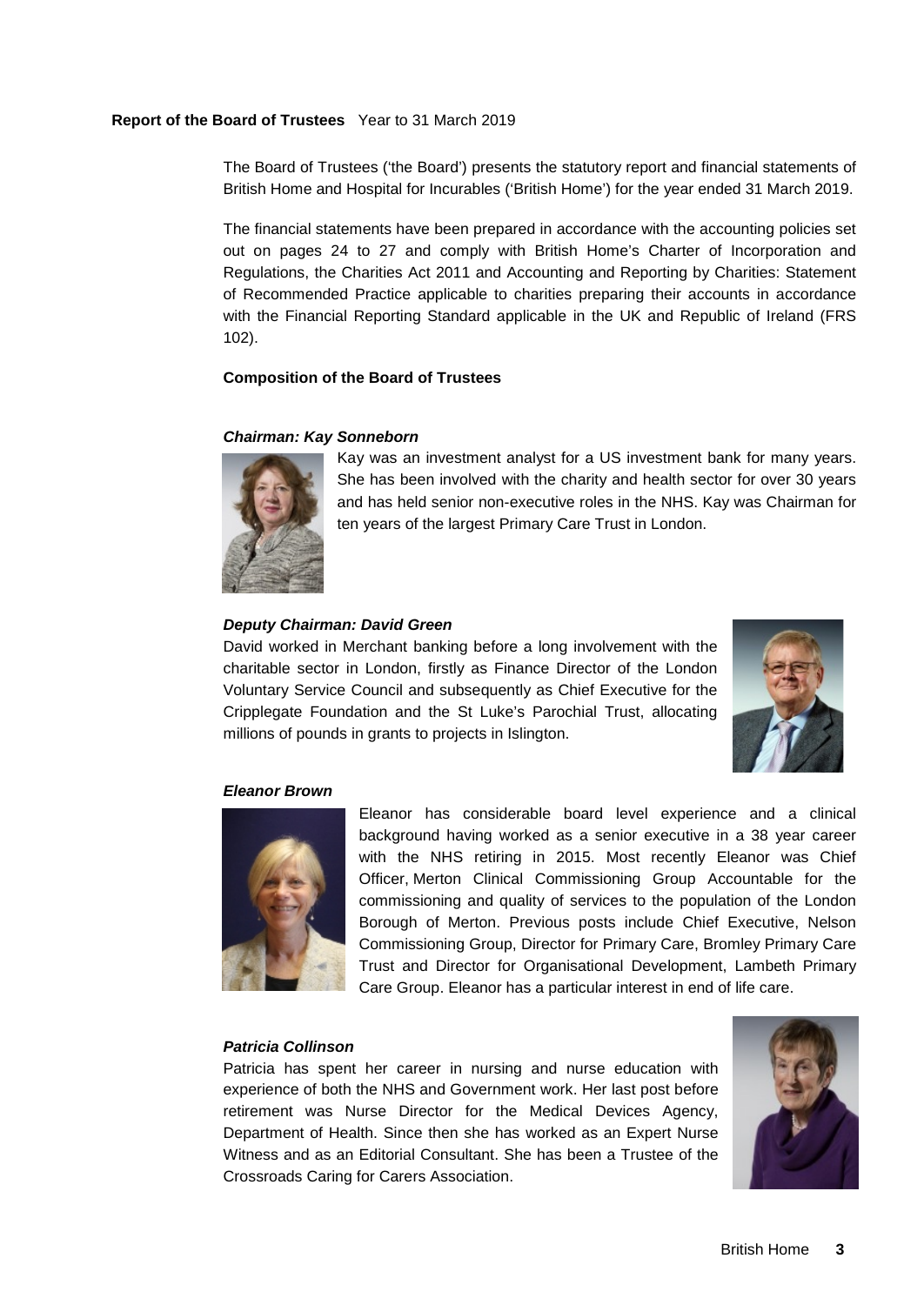## **Composition of the Board of Trustees** (continued)

## *Kenneth Dunn*



Kenneth Dunn joined the Board of Trustees in December 2014. Kenneth has some 30 years of social care experience. He has a broad knowledge of the care industry and government policies and procedures regulating care.

## *Alison Hughes*

A nurse and midwife with 36 years' experience, Alison trained at University College Hospital before moving to Oxford and then Australia to practice. She spent four years overseas before joining the cardiac unit at St George's Hospital Tooting, moving from Sister to Head of Nursing and finally Divisional Director of Nursing and Governance. Alison retired from the NHS in 2015 and currently works part time on a consultancy basis.





## *Rowenna Hughes*

Rowenna trained as a physiotherapist at Guy's Hospital and went on to specialise in working with disability. For thirty years she managed a team of physiotherapists at King's College Hospital working with young adults and children with disabilities and then served as Staff Governor on the Council for Governors at KCH NHS Foundation Trust. Rowenna is chairman of the Friends of KCH. She was awarded an MBE in 2012 for her work in the field of disability.

## *James Mill*

James worked in oil and gas exploration for much of his career, operating in Libya, Pakistan and Canada amongst other places. For the last ten years of his working life he was Finance Director of the Royal Star & Garter Home, a 180-bed nursing home and military charity in Richmond, and consequently has extensive experience of the challenges facing charities like British Home.



## *Derek Prentice*



Derek spent the majority of his career in consumer affairs, spending over twenty years with Consumers' Association (Which?) and serving as the President of the European Consumers Organisation BEUC. Derek is a Council Member and Trustee of the Royal College of Emergency Medicine and Chairs it Lay Group, he is also the Vice Chair of the Lay Group of the Academy of Royal Medical Colleges.

Derek has been the Chair and Lay Member of the General Dental Council and a Trustee of King's College Hospital.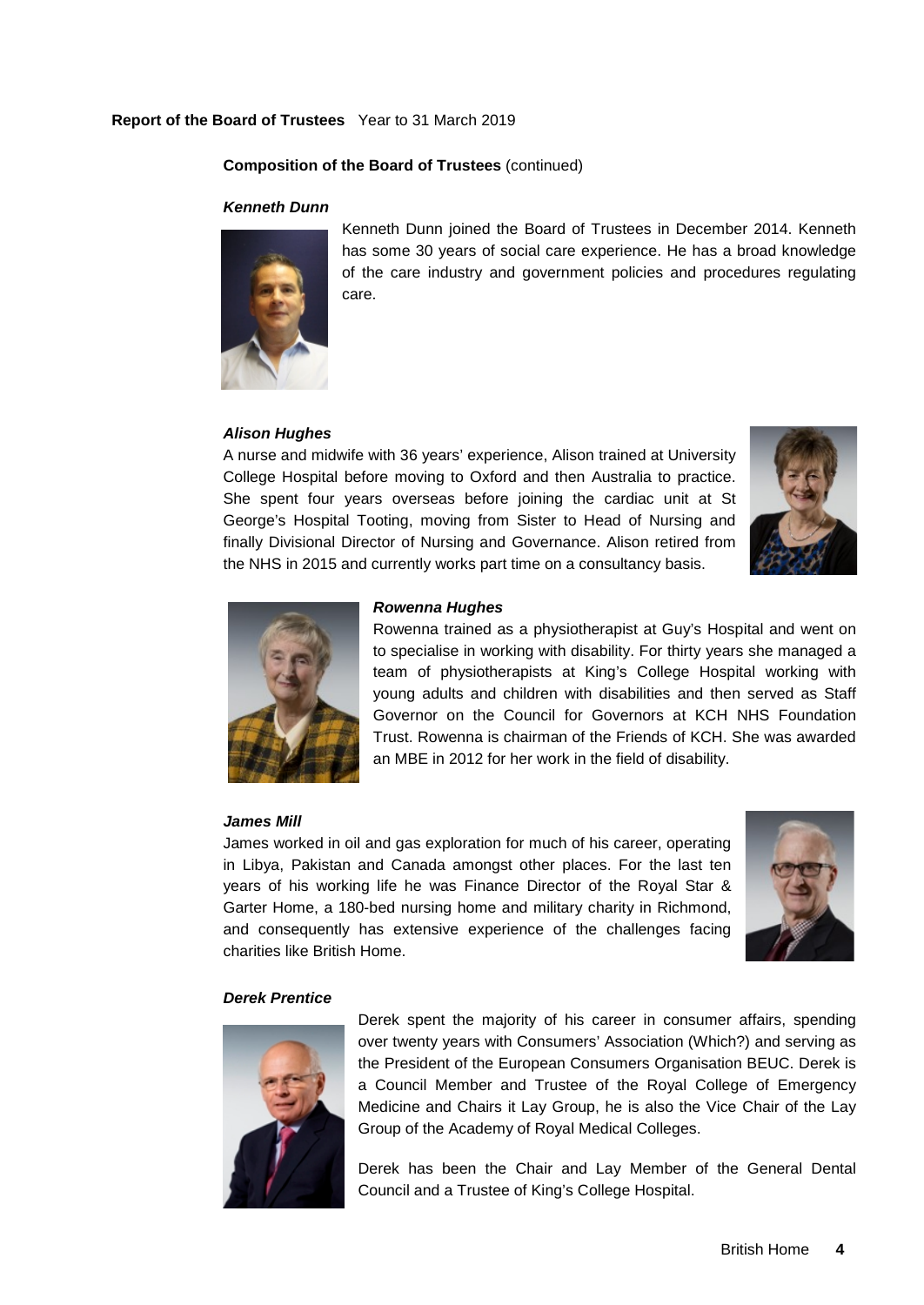## **Composition of the Board of Trustees** (continued)

#### *Dennis Vine*



Dennis began his career as a surveyor for local government, starting at Ealing Borough Council in 1954 and moving to Westminster City Council in 1960. He then moved to the private sector with Vigers Chartered Surveyors (now GVA) in 1962 and worked there until 1998. He was appointed a Freeman of the City of London in 1987 and is a Grand Vice-President of the Royal Masonic Benevolent Institute.

#### *Rebecca Sycamore*



Rebecca has considerable experience of Director level posts within large charities. She is currently Executive Director of Development at the homelessness charity and Housing Association, St Mungo's where she has responsibility for fundraising, communications and marketing, business development and strategic asset management. She has also been a specialist social worker, helping homeless people experiencing mental health problems for the London Borough of Ealing, as well as holding positions with Crisis and Homeless Link

## **Board Responsibilities Statement**

The charity's trustees are responsible for preparing the report and financial statements in accordance with applicable law and United Kingdom generally accepted accounting practice. Charity law requires the Board, as trustees, to prepare financial statements which give a true and fair view of the financial activities of British Home during the year and its financial position at the end of the year. In preparing the attached financial statements, the Board is required to:

- select suitable accounting policies and then apply them consistently;
- ♦ observe the methods and principles in Accounting and Reporting by Charities: Statement of Recommended Practice applicable to charities preparing their accounts in accordance with the Financial Reporting Standard applicable in the UK and Republic of Ireland (FRS 102);
- make judgements and estimates that are reasonable and prudent;
- state whether applicable UK accounting standards and statements of recommended practice have been followed, subject to any departures disclosed and explained in the financial statements;
- ♦ prepare the financial statements on the going concern basis unless it is inappropriate to presume that British Home will continue to operate.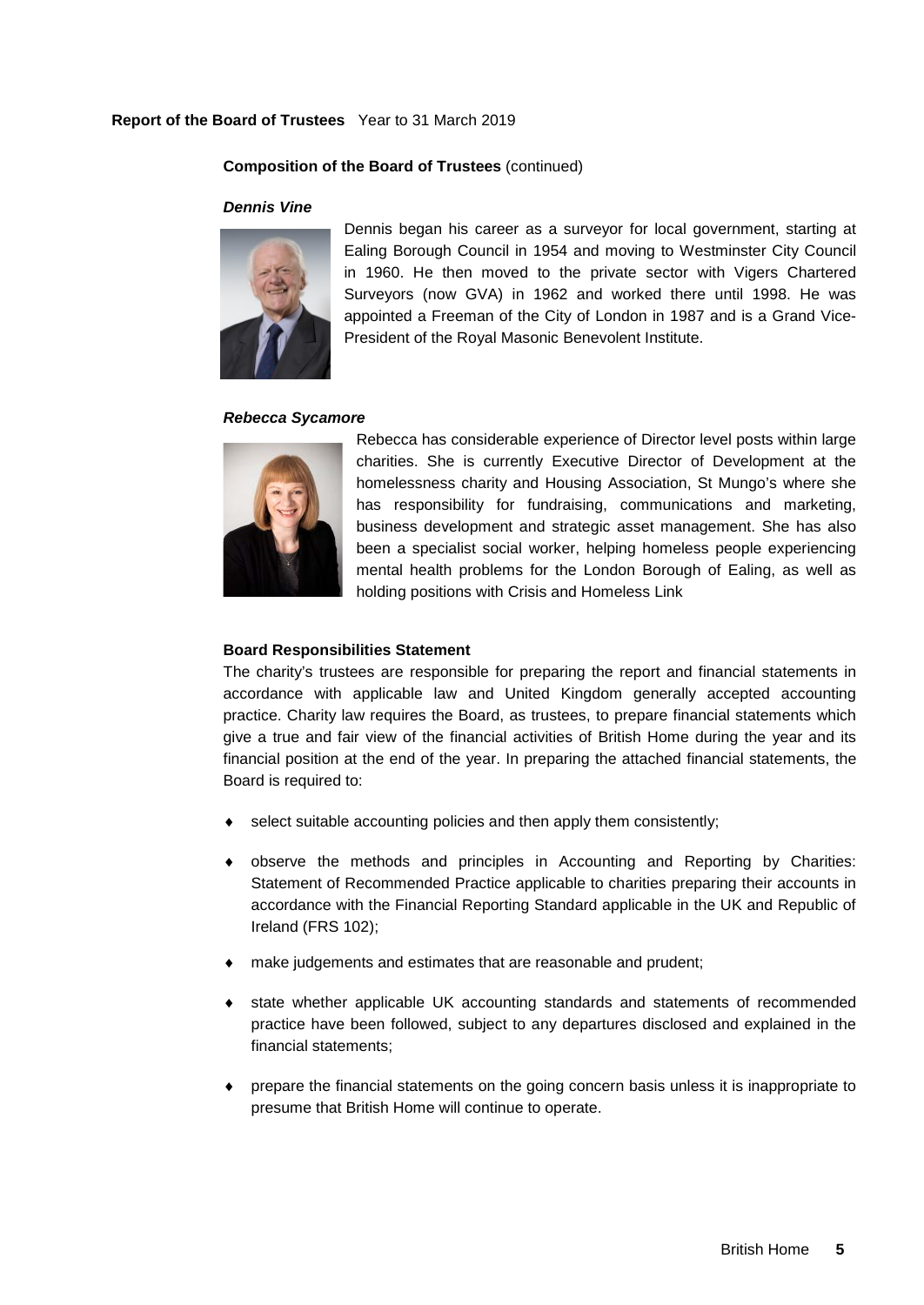## **Board Responsibilities Statement** (continued)

The Board is responsible for keeping proper accounting records which disclose with reasonable accuracy at any time the financial position of British Home and which enable it to ensure that the financial statements comply with the Charities Act 2011. The Board is also responsible for safeguarding the assets of British Home and hence for taking reasonable steps for the prevention and detection of fraud and other irregularities.

The Board is responsible for the maintenance and integrity of the charity and financial information included on the charity's website. Legislation in the United Kingdom governing the preparation and dissemination of accounts may differ from legislation in other jurisdictions.

#### **Structure, governance and management**

British Home was granted a Royal Charter on 1 November 1899. It is governed by a Charter of Incorporation and Regulations (revised 8 January 2009) and is a registered Charity (No. 206222). Responsibility for British Home rests with the Board who are the trustees of the charity for the purposes of charity legislation.

British Home is regulated by the Charity Commission, by the Care Quality Commission (CQC) and, as a Royal Charter Company, by the Privy Council.

The Board met 6 times in the year to 31 March 2019 and more informally on a number of occasions to discuss British Home's future strategy. At 31 March 2019 the Board comprised 11 members who held office throughout the year.

No member of the Board received any remuneration for services as a member of the Board Travel expenses of £84 were reimbursed in the year (2018- £208).

## *MHA Care Group*

In March 2018 British Home ended its management agreement with the MHA Care Group (MHA is part of the Methodist Housing Association) who had provided oversight of the day to day running of the Home since 2011. The Board have agreed a new strategic direction for British Home to develop more specialist services for people with neuro-disability, under the stewardship of its new Chief Executive. The Board would like to thank MHA for its support over the last seven years.

#### *Revised Committee Structure*

At its meeting in January 2018,The Board undertook to review the governance arrangements for British Home. This review followed the Board's decision to end the management agreement with MHA and to support the delivery of a new strategy for the charity. In December 2018 the Board agreed to reconstitute its committee structure to both introduce new sub-committees of the Board, and to review the existing terms or reference for existing committee including: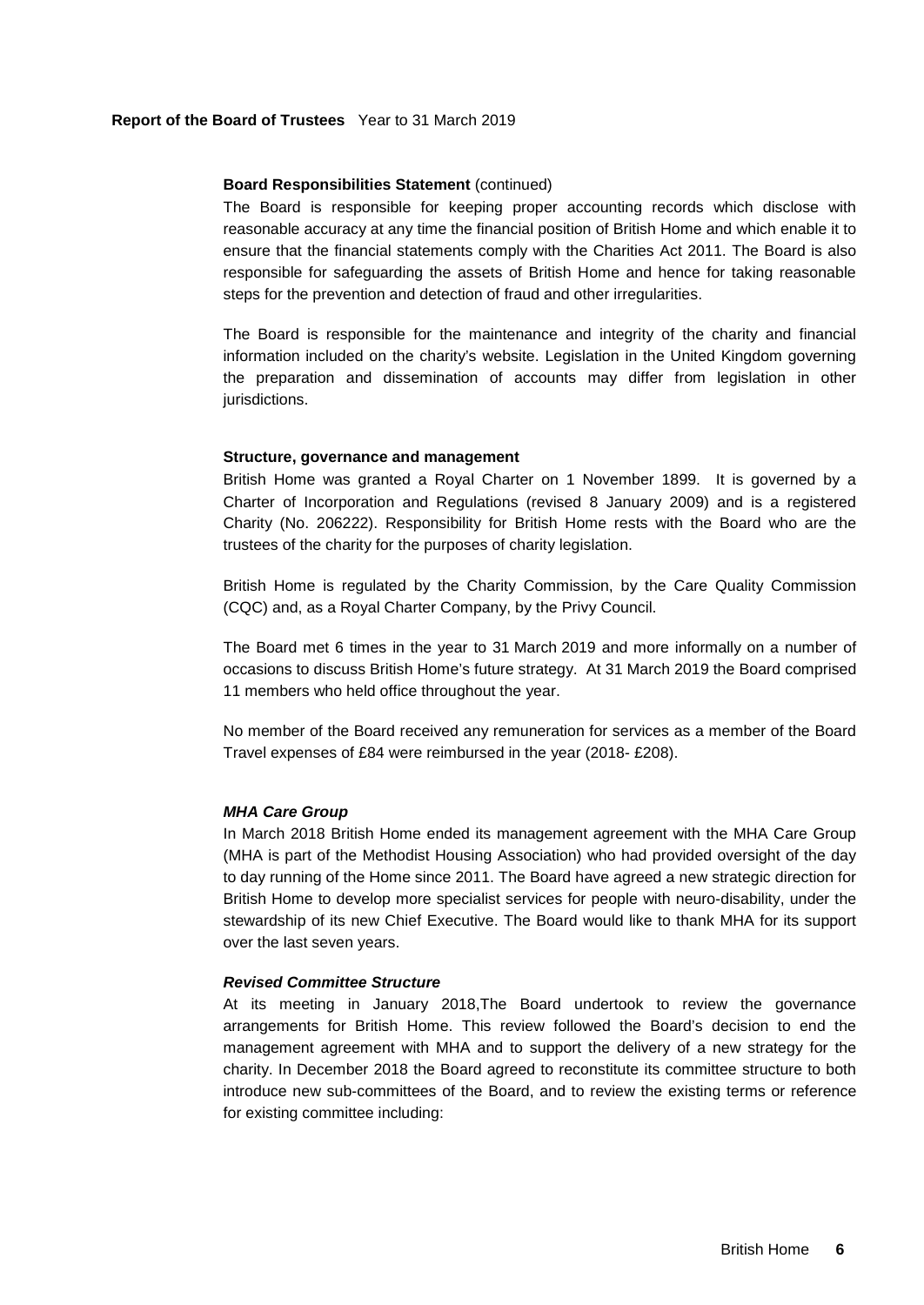#### **Structure, governance and management** (continued)

#### *The Development Committee*

The Development Committee was established as a fully constituted, temporary subcommittee to take responsibility for the first stage of a redevelopment programme. This included selecting a preferred development partner and concluding the negotiations and planning application on a development agreement to build a new state-of the- art care facility. In July 2019, the Development Committee formally paused its negotiations with a preferred developer. The Development Committee is now scoping a proposal to refurbish all of the existing site; to preserve and re-purpose the charity's buildings in line with its aspirations to provide a modern environment and enhanced facilities for its current and future residents.

#### *Care Governance Committee:*

The Care Governance Committee provides assurance to the Board by having Trustees with relevant health and social care experience to review the provision of care in the Home and to offer support and guidance to the Director of Care in this regard. The terms of reference for this Committee were revised to enhance its responsibility for quality assurance and regulatory compliance of the Home's clinical practise and care provision, following the end of the MHA contract. Last year the Care Governance Committee advised on the design and implementation of a new quality assurance framework, in response to the increasing number of residents with more complex physical and mental health support needs.

#### *Finance Committee*

The Board of British Home agreed to introduce a newly constituted Finance Committee of Trustees, to support and approve the Charity's three-year financial plan to meet its short to medium-term objectives and ensure its long-term financial sustainability. The Finance Committee has delegated responsibility from the Board to oversee all financial aspects of the Charity's operations including the Charity's investment strategy and appointment of its Investment Managers. The Finance Committee also has responsibility for British Home's human resources, building and maintenance services, as well as the development of the Charity's IT and digital strategy. The Finance Committee will continue to set annual targets to reduce the current deficit and achieve an annual operational surplus.

#### **Remuneration and Nomination Committee**

Following the governance review in January 2018, the Board determined that a Nominations and Review Committee should be re-constituted to review the balance and effectiveness of the Board, including the appointment of new Trustees to the Board. The Remuneration and Nominations Committee is also responsible for the appointment and remuneration of the executive management team of the Charity. At its meeting in December 2018 the Board agreed to revise its Regulations to introduce new fixed terms for Trustees, to ensure that the Board retains the appropriate skills-set in line with its strategic objectives. The Remuneration and Nominations Committee approved the appointment of Ms Rebecca Sycamore in January 2019, to advise and support the development of a new communications and fundraising strategy for the charity.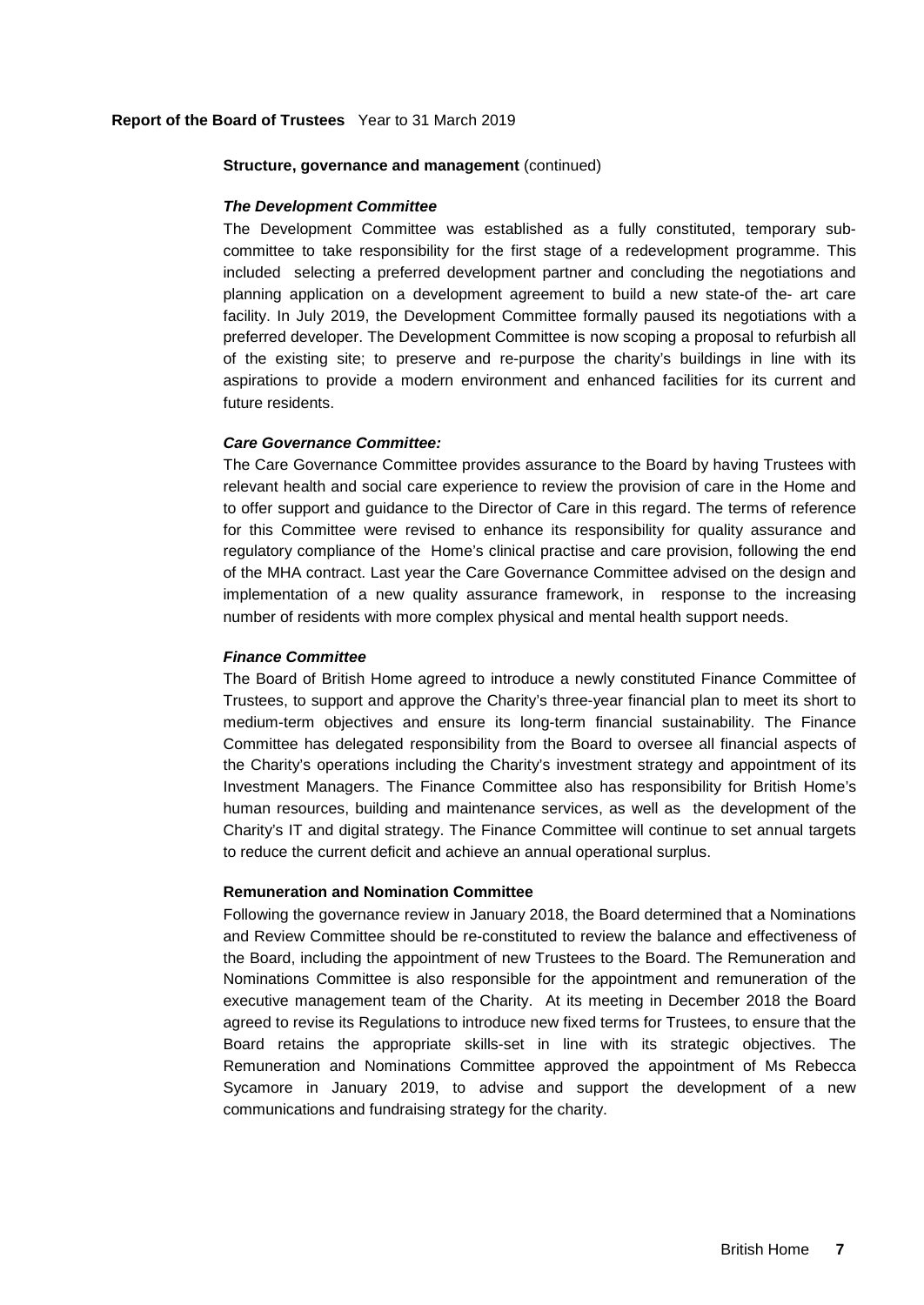#### **Structure, governance and management** (continued)

#### *Trustee recruitment, induction and training*

The Board from time to time reviews the mix of skills and experience of its members and seeks new trustees where particular skill gaps are identified. New trustees are offered an individually tailored induction programme to familiarise themselves with all aspects of the charity's work, legal and statutory responsibilities including all relevant regulatory requirements determined by the Charity Commission.

The Board is regularly updated on all key operational and clinical developments within the Home and each Trustee participates in the monthly Board visitor programme where they can hear first-hand from residents, staff and families about the quality of service being provided.

#### *Management of British Home*

The key management personnel of British Home, responsible for directing and controlling the operations of the charity comprises the Board of trustees, the Chief Executive Officer and the Director of Care and Development and the Director of Finance and Resources.

**Mr Paul Perkin** (BA Hons) is the Chief Executive Officer of British Home. Paul took up this post in April 2017. Paul has over eighteen years' experience within the social care and housing sector. Paul holds a BA Hons degree in Urban Policy Studies from Lancaster University and has a long track record of campaigning and advocating on the behalf of society's most vulnerable people.

**Mr Keith Crowhurst RN (MSc)** is the Director of Care and Development. Keith took up this role with effect from May 2017 to support British Home in its ambition to deliver new innovation and models of care for people with neurological conditions. Keith was previously the Home Manager. Keith is a registered nurse and an experienced care home manager with qualifications in the leadership and management of care services. Keith holds an MSc. from University College London and has written and lectured on care matters.

The Director of Care is supported by a Deputy Home Manager and three Clinical Leads to ensure a high standard of nursing care and to drive continuous improvement across clinical services.

## **Our Values**

In April 2018, the Management Team carried out a comprehensive consultation with residents, staff , families and other stakeholders to develop a new set of organisational values that represent British Home's current approach to care and future aspirations. These new values were formally rolled out in the July 2018 and now shape and inform every aspect of how we deliver care and support.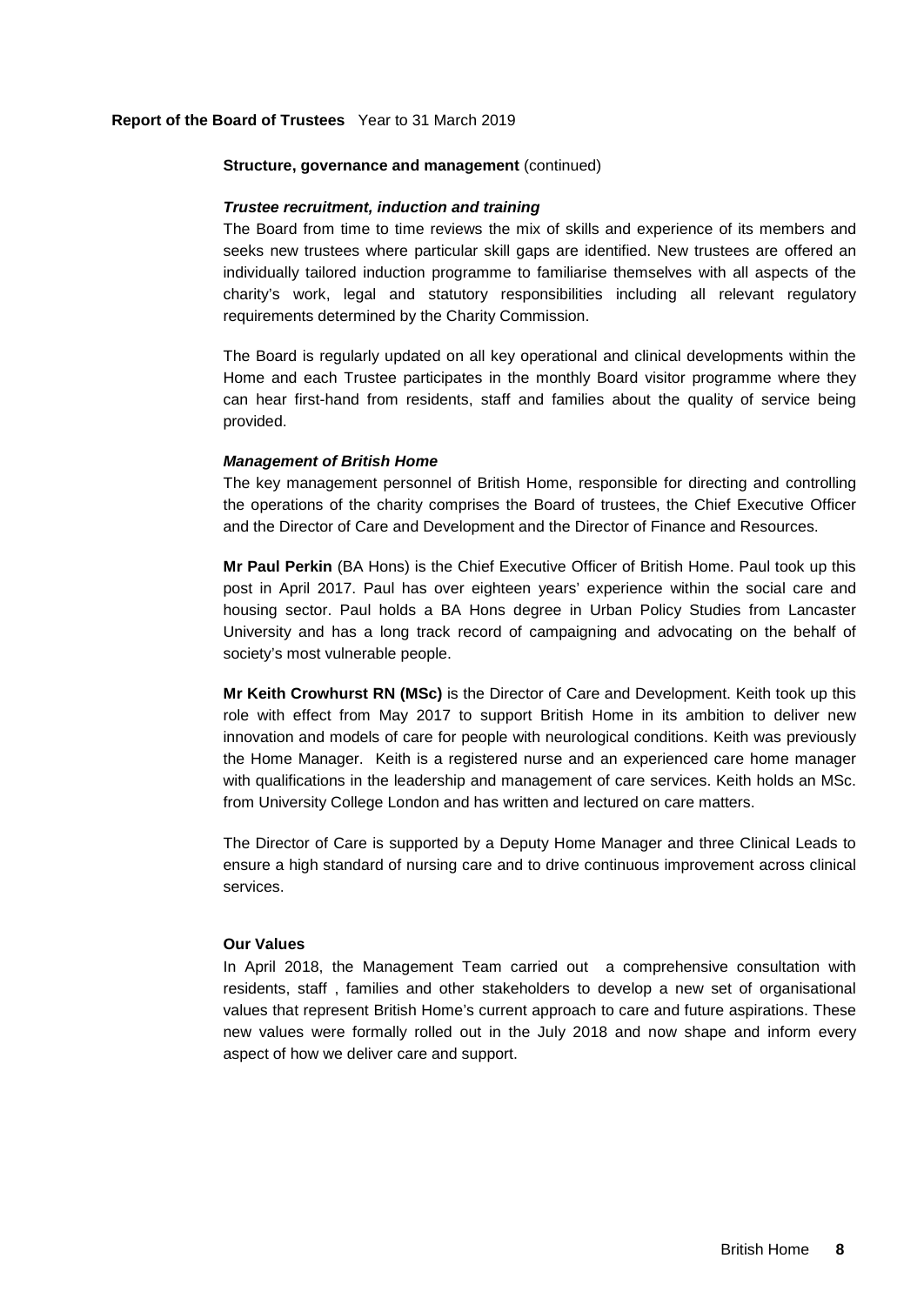## **Structure, governance and management** (continued)

#### **Our Values** (continued)

The new values have been used to inform the recruitment and induction of new staff as well as the ongoing training and appraisal of all who work at British Home. British Home's values are:

- To put the individual at the heart of their care.
- We understand that every individual will have their own targets and motivations, and that rehabilitation is a process that people take at their own pace
- We recognise the advantages that our diversity provides, we will harness the talent and energy of everyone at British Home: staff, volunteers, residents, families and carers.
- In everything we do, we will act with integrity, openness and honesty.
- We are committed to the highest standards and will embrace innovation and models of best practice

#### **Aims Objectives and Strategy**

British Home provides specialist nursing care, rehabilitation and social support to adults with a neuro-disability. This will typically include people living with severe impairment often as a result of brain injury, stroke or through a degenerative illness. We work with each of our residents to tailor a holistic and bespoke package of care and support , enabling them to live as full and independent lives as possible. British Home also provides end of life care for disabled people, ensuring that dignity, comfort and choice remain at the heart of all that we do.

British Home is registered to look after a maximum of 127 residents, however The Board agreed in 2013 to decommission 49 beds to ensure an optimum effective operational capacity of 78 beds, and to ensure that all available accommodation continues to meet our aspirational standards. Average occupancy over the year on this basis was 97% or 76 residents (2018 – 97% or 76 residents).

Over the last year British Home provided care to 106 people including 8 residents requiring short-term respite and 5 residents who received end of life care. In February 2018, the Chief Executive commissioned an independent report into the national provision of rehabilitation for people with a neuro-disability. This report has informed the development of a new strategy for British Home, with a specific aim to build upon the Charity's existing rehabilitation service and achieve 'level-2 provider' status, in line with the British School of Rehabilitation's (BRSM) framework. Over the next year British Home will invest more of its charitable reserves to recruit more specialist staff and launch a new fundraising strategy to purchase the equipment needed to make rehabilitation a reality for more people living with neuro-disability.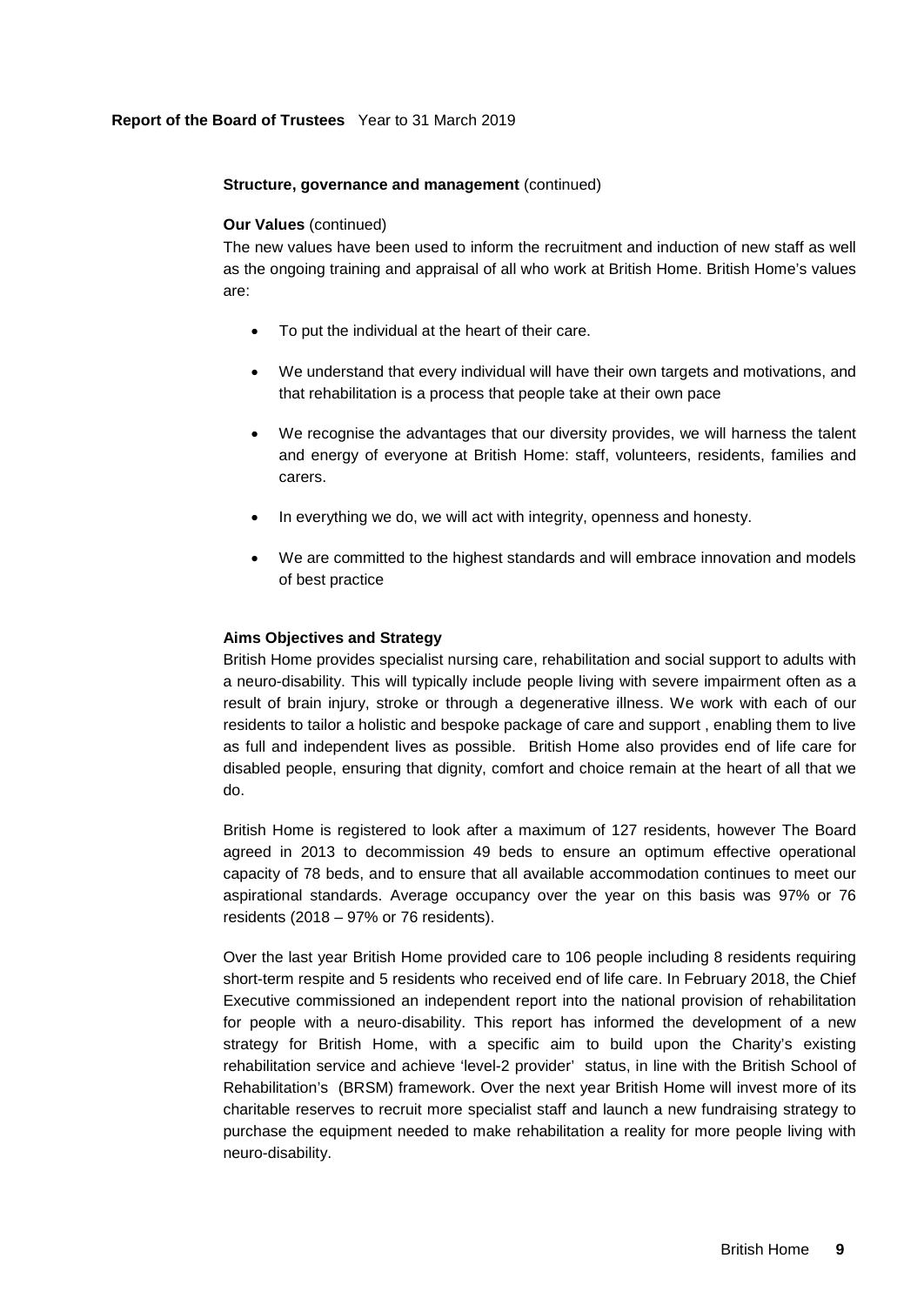#### **Aims Objectives and Strategy** (continued)

**British Home** maintained **its assessment** of 'good' by the CCQ in **April 2019**, which highlighted that **"the service was consistently managed and well-led. Leaders and the culture they created promoted high-quality, person-centred care". The** Board would like to thank our staff **once more** for their tireless **com**mitment to supporting our residents and maintaining the highest standards of care within the Home.

In setting the charity's objectives the trustees have given careful consideration to the Charity Commission's guidance on public benefit. The Board believes that British Home continues to meet the Charity Commission's public benefit test principally in that the majority of residents in British Home have for many years benefited from the availability of statutory funding. The charity subsidises the running cost of British Home and provides a range of additional rehabilitation and social support to residents from its own charitable funds.

#### *Re-development*

Over the last year the Development Committee continued to progress its negotiations with a preferred developer to conclude a development agreement to deliver a new care facility. In February 2018 a pre-planning application was submitted to Lambeth Planning Authority for consideration. The feedback from this application was initially positive; however, the local authority reviewed their original advice in July 2018 as they had neglected to consider a significant planning restriction within their original assessment, which related to the development of the Home's garden space. Although this has been a disappointing development at an advanced stage of the process, the Trustees are currently reviewing an alternative proposal to modernise the existing building, to achieve the Charity's ambition to provide state-of-the art facilities for residents and other users within the local community.

#### *Personalised Support*

At British Home, we recognise that each resident is an individual and that they and their families will often provide the greatest insight into how our staff can best meet their care needs. Wherever possible we aim to work with residents and their families to develop personalised care plans, ensuring that they can continue to direct and control the care they receive. Over the next year we will continue to train and develop all our nursing and care staff in rehabilitation support, which will ensure greater integration of each resident's individual therapy and treatment plans across all aspects of their daily care, where relevant. We continue to work with residents receiving palliative care to develop a personal end of life care plans. Last year 100% of residents had an agreed end of life plan in line with their personal wishes.

## *Risk management*

The Board regularly reviews the potential major risks to the charity and undertakes a formal risk audit each year to identify any additional risks that the charity may be exposed to and to ensure that adequate control measures are in place to mitigate identified risks. To protect the assets of the charity, British Home maintains a comprehensive suite of insurance policies.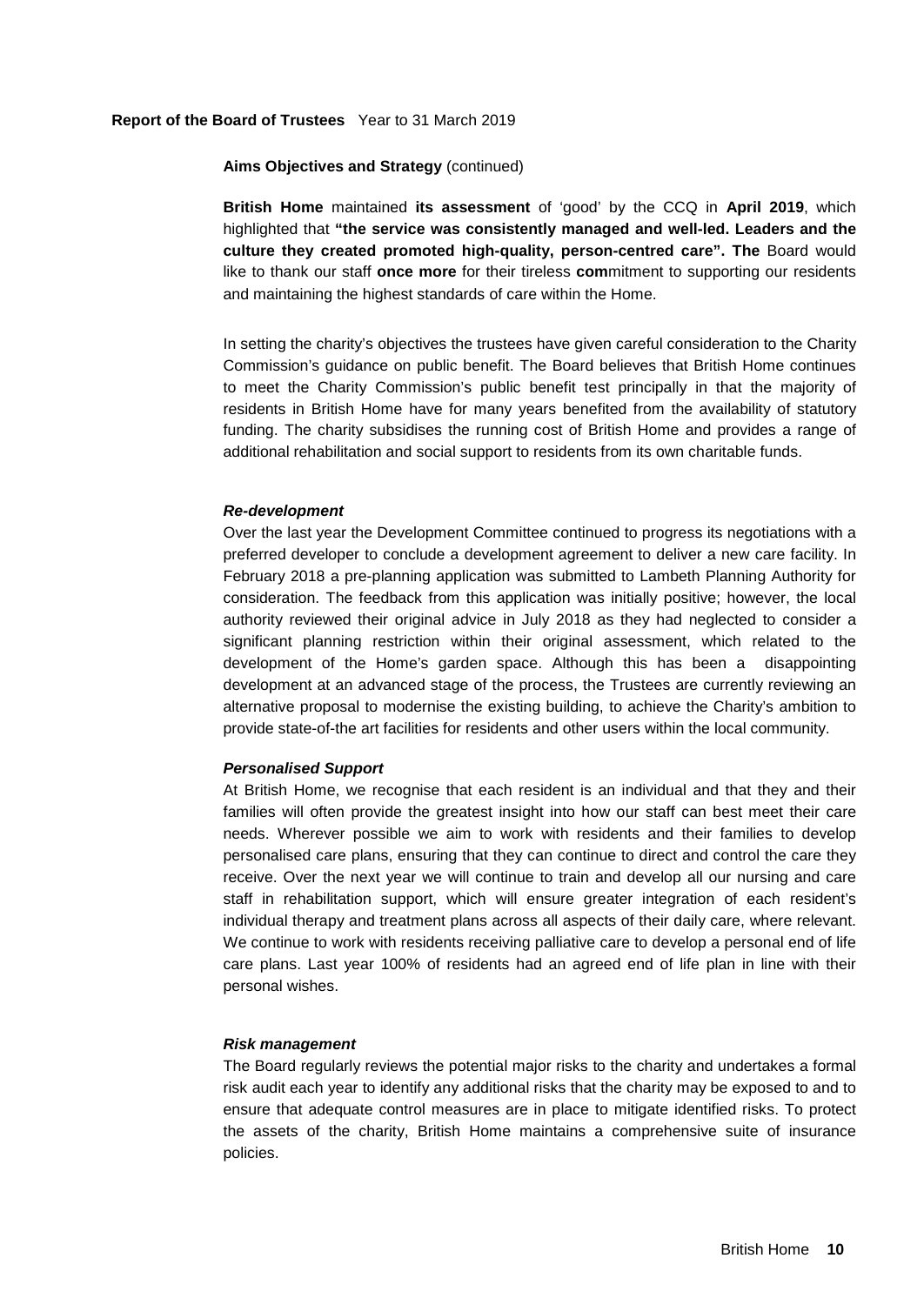## **Aims Objectives and Strategy** (continued)

#### *Risk management (continued)*

The Board attended 'Risk Management for Trustees' at is annual away day in March 2018, which was facilitated by a specialist advisor from Buzzacott. This training was particularly focused on the emerging risks associated with the development of the new care facility. The Board consider the 'failure to reduce its operational deficit' as its key strategic and operational risk, given that this would have a detrimental impact on the future sustainability of the Charity and the well-being of its residents. The Trustees and Executive have agreed a new strategy to develop the service from one of a traditional nursing care model to that of a specialist provider of neuro-disability nursing care and rehabilitative support. This will ensure that care fees are more commensurate with residents' support needs and that the Charity is not required to subsidise the costs for those residents who do not require the level of specialist nursing and support provided within the Home

#### *Volunteers*

Our volunteers and The Friends of British Home continue to provide much appreciated support to our residents through their involvement in a wide range of activities from running the in-house shop, providing social stimulation to residents and accompanying them on outings, maintaining our gardens, as well as supporting our fundraising activities. Over the last year a number of students from local schools including St Joseph' Boys College School and Trinity School supported a range of activities and fundraising at the Home. As the Home continues to develop relationships with local businesses, there were a number of employees who generously contributed their time to the residents of the Home through a range of activities as well as financial sponsorship of our local summer fayre. Additionally, a number of church groups provide pastoral support to our residents.

## *Activities and social interaction*

British Home continues to provide a range of stimulating activities for all of our residents both in the Home and also within the wider community. The Home uses charitable funding to employ a team of Activities Co-ordinators to work with our residents to design and facilitate a weekly programme of social activities and entertainment. Examples of activities provided include theatre trips, accessible sports events, reflexology and massage, cinema clubs and musical entertainment.

The activities within the Home are provided for both groups and individual residents and there are also specific activities for residents who are otherwise confined to their accommodation as a result of their disability. The management team regularly monitor the uptake of activities to ensure there is parity of access and interest across all residents within the Home.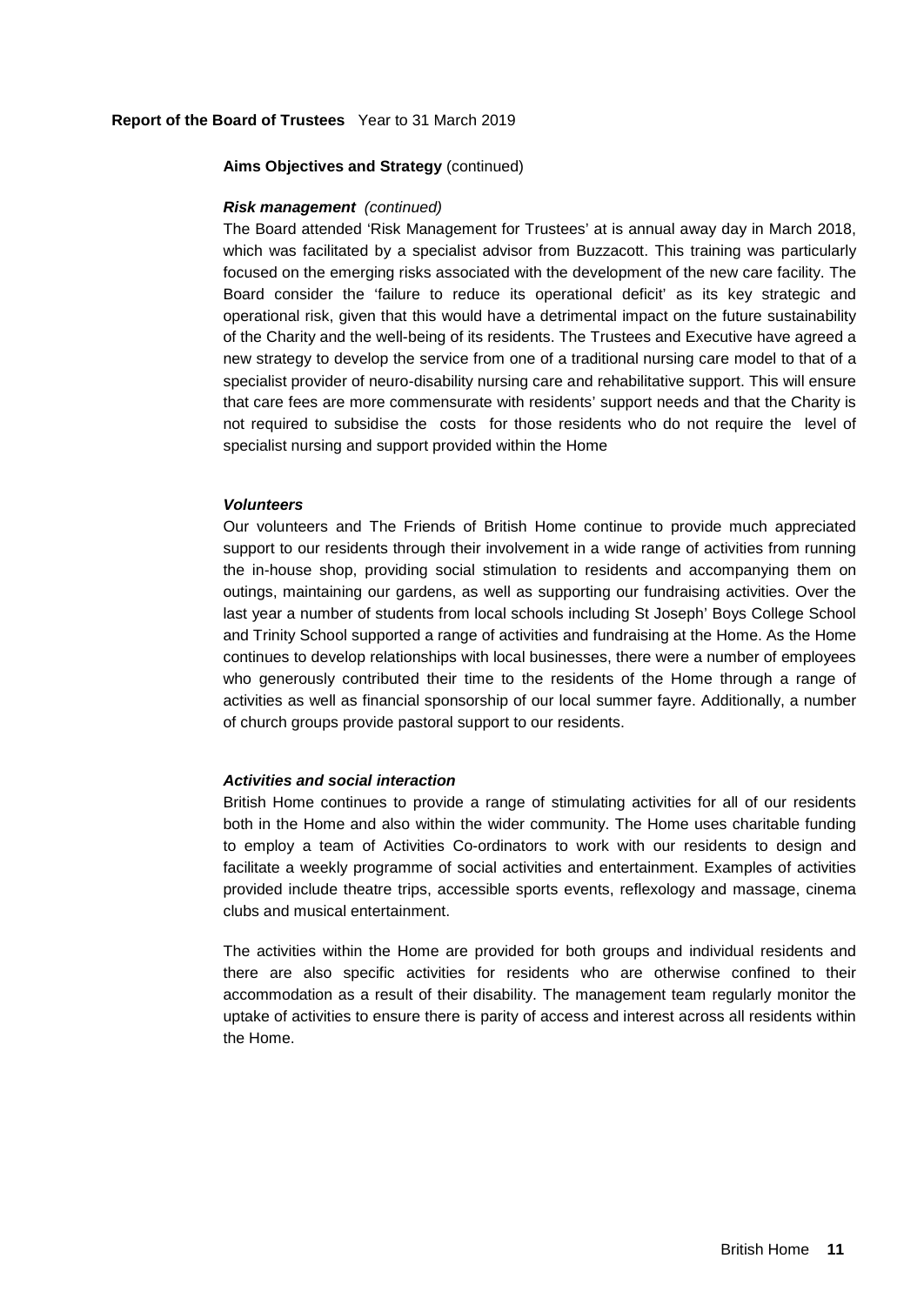## *Aims Objectives and Strategy (continued)*

## *Fundraising and reserves*

The shortfall in our operating income, as noted earlier, is made up in part from generous donations and legacies bequeathed to the Home. The Board is very grateful to the many individuals and organisations who are loyal supporters of British Home. The Board has agreed to retain a minimum amount of reserves of approximately £5M, to ensure a continuity of service for a minimum period of one year, in the unlikely event that statutory funding is withdrawn. A further £5M of reserves has also been allocated for the development and refurbishment of a new care facility, given that the current building is over 150 years old and in need of modernising. It is expected that the redevelopment of the building will not only provide our residents with a more modern, therapeutic environment with enhanced facilities, but will also reduce the high maintenance costs associated with running an old Victorian building.

Through a combination of these factors, along with a continually challenging commissioning environment, it is expected that British Home's reserves will become significantly depleted over the next three years.

In recognition of the future funding challenges facing the charity, a new post of Head of Fundraising and Communications was appointed in April 2018. The Trustees have convened a time-limited Communications and Fundraising Committee to oversee the implementation of a new fundraising strategy to support the development of our new facility and to further our work and research around rehabilitation for people with neurological conditions. As we continue to look to the future and the provision of a 'new British Home' we hope that our many generous benefactors will continue to lend their support to turn the vision into a reality.

British Home did not actively pursue donations from individuals and can confirm that no complaints were received in relation to how the charity conducted its fundraising activity.

## **Our Royal Patron**

In November 2017 our Royal Patron, Her Royal Highness Princess Alexandra, visited British Home. Her Royal Highness has been a patron of the Home since 2002 and has continued to support the Charity's work and continued development since that time. Her Royal Highness took time to speak to our residents and staff with great interest. Trustees also took the opportunity to discuss the plans for the new care facility with Her Royal Highness and were delighted and encouraged by her enthusiastic response. Trustees and staff of British Home are very grateful for the ongoing support they receive from Her Royal Highness and look forward to further visits in future.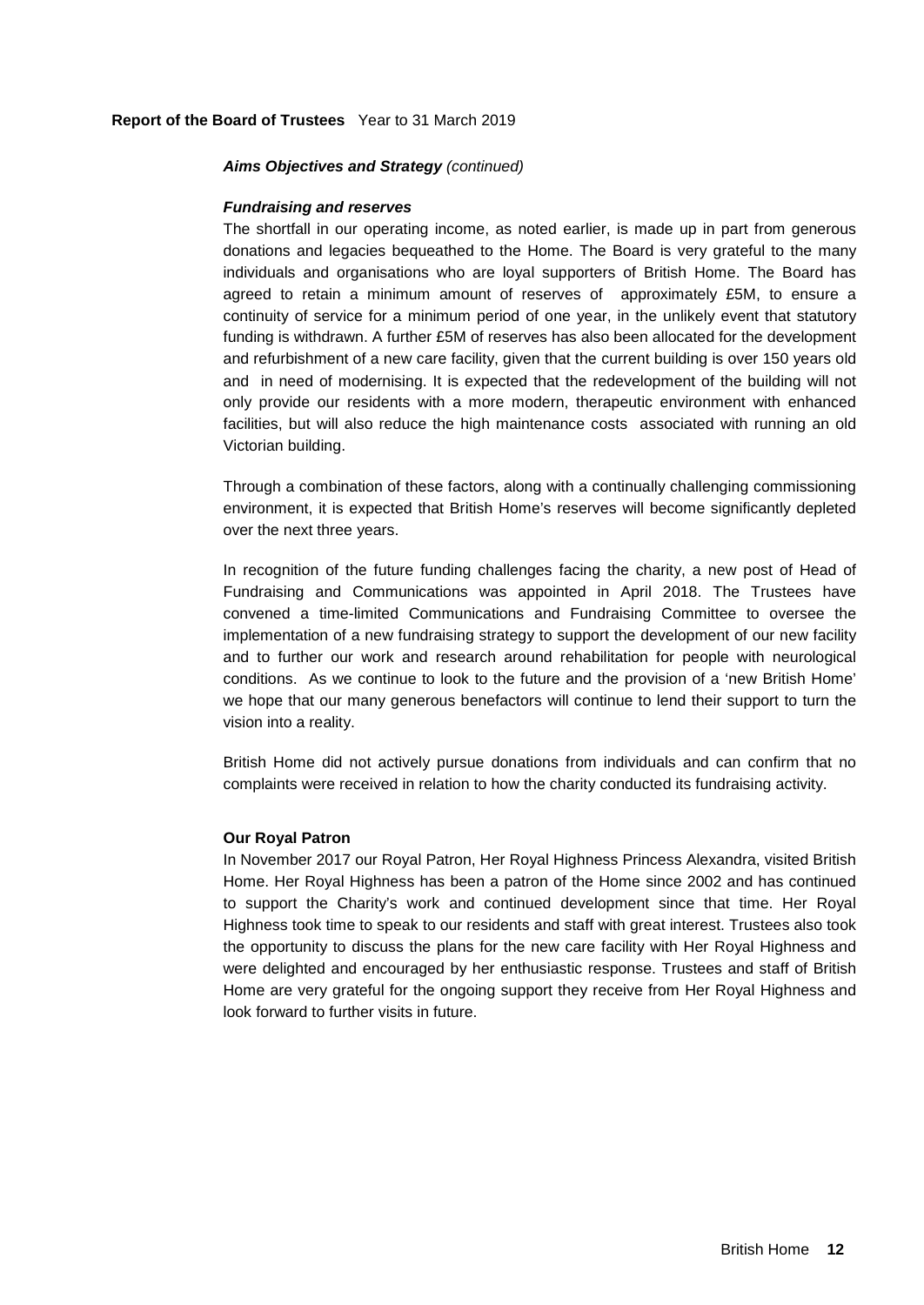## **Financial review**

#### *Performance in the year*

The operating deficit for the period was £1,925,385 (2018 - £2,118,006) as shown in the table below:

|                                                                   | 2019        | 2018          |
|-------------------------------------------------------------------|-------------|---------------|
|                                                                   | £           | £             |
| Fees                                                              | 3,984,889   | 3,591,887     |
| Less: Expenditure                                                 | (5,910,274) | (5,709,893)   |
| <b>Operating deficit</b>                                          | (1,925,385) | (2, 118, 006) |
| <b>Donations</b>                                                  | 105,768     | 155,957       |
| Investment income                                                 | 502,362     | 575,181       |
| Deficit before legacies                                           | (1,317,255) | (1,386,868)   |
| Legacies                                                          | 729.778     | 66,550        |
| Net expenditure for the period before investment gains and losses | (587,477)   | (1,320,318)   |

*a) Fees*

Income from fees charged increased by 11% to £3,984,889 (2018 - £3,591,887). The increase in average occupancy was augmented by higher fees generated in respect of new admissions with a greater emphasis on one to one care. As in recent years a very low level of fee increase was awarded and only by a small number of funders putting continued pressure on the charity's resources.

## *b) Expenditure*

Expenditure in 2019 increased by 3.5% to £5,910,274 (2018 - £5,709,893).

Within this total, staffing costs amounted to £3,545,156 (2018 - £3,184,806) an increase of £360,350. The Board continued its investment in additional nursing, care and activities staff at a cost of approximately £223,174. Support staff have been reduced by (£98,196) following the termination of the contract with MHA in March 2018.British Home staff are the heart of our organisation, whenever possible the Board endeavours to provide a real increase in pay – a 2% increase in 2018 cost approximately £60,000.

The governance costs of the charity amounted to £142,942 (2018 - £284,202) which includes legal and other professional fees largely relating to the Board's work to ascertain the redevelopment potential of the Crown Lane site.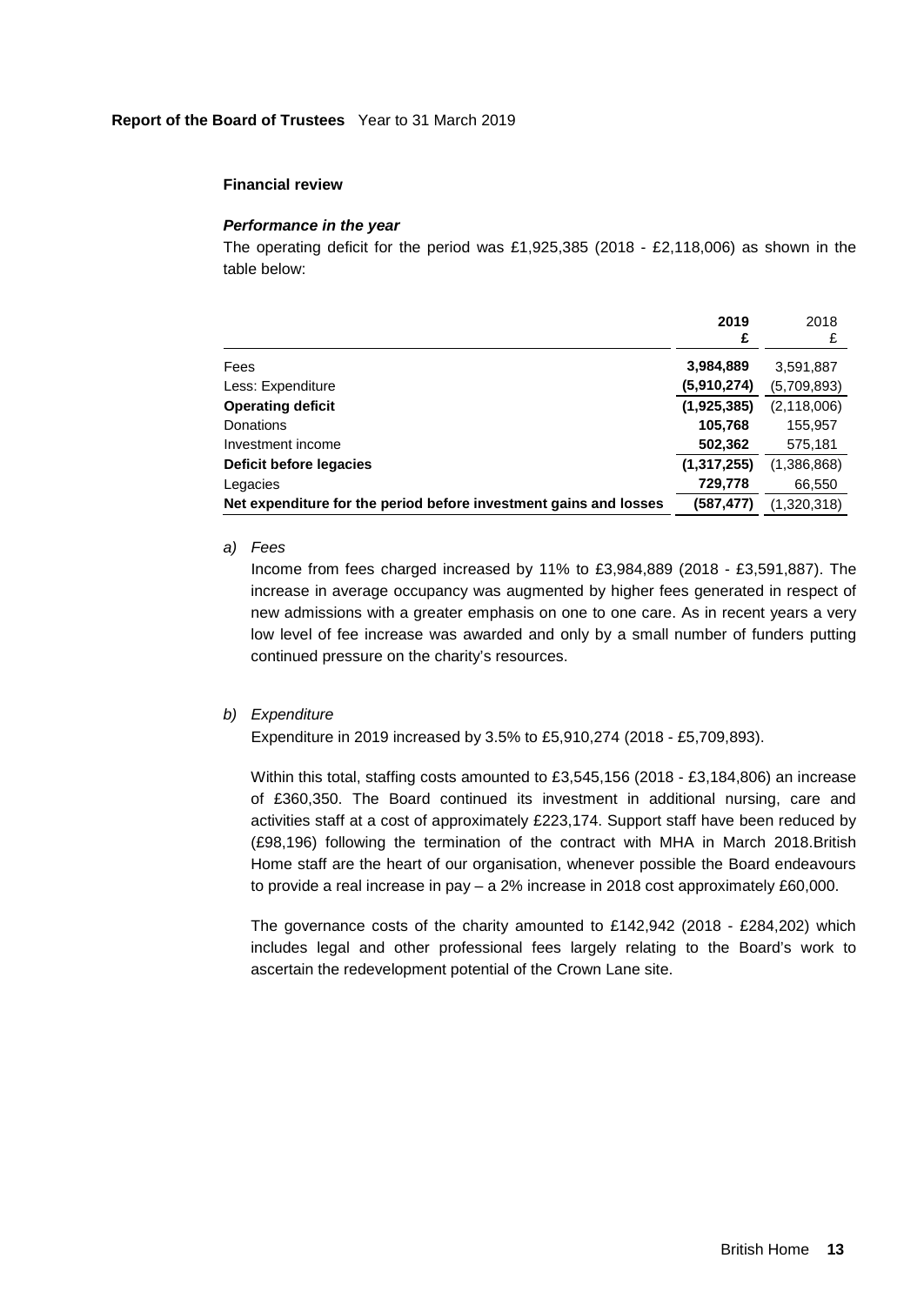**Financial review** (continued)

## *Performance in the year (continued)*

*c) Fundraising and publicity*

Costs, with allocated support costs, totalled £149,266 (2018 - £65,991).

Donations decreased within the last year to £105,768 (2018 - £155,957). The great support of individual donors and charitable trusts, a number of whom have been loyal supporters of British Home for many years is valued. The Board equally values every contribution regardless of size and is particularly grateful for the dedication of local groups and individuals in helping to fundraise.

Income from legacies increased significantly to £729,778 (2018 - £66,550). In line with the legacy income recognition policy, whereby a future legacy receipt is recognised as income provided probate has been granted and eventual receipt is probable, £588,025 (2018 - £11,199) has been recognised as income ahead of receipt in cash. Historically the legacy income of British Home has fluctuated and is unpredictable from year to year.

In terms of publicity, the Board's focus is in particular to ensure local community awareness of the work of the charity. The charity particularly in collaboration with the Streatham Festival, local clubs and individuals continues to hold ambitious events which make best use of our grounds and buildings and allows us to engender awareness and support for our future plans.

## *Pension Liabilities*

The charity previously operated a final salary pension scheme which closed to new members as of 31 March 2014.

The Board engaged KPMG to advise it as to whether measures could be taken to potentially mitigate the liabilities of the scheme and whether securing member' benefits under the scheme through an insurance company buy-out might be an affordable option for British Home. The Board considered that removing at an affordable cost the risk to its reserves represented by an open-ended obligation to fund any future deficits in the scheme would be in the best interests of the charity as a whole.

In February 2018 the trustees decided to withdraw from the scheme and a total liability of approximately £1,788,000 crystallised. This quote also included costs for legal and actuarial fees associated with the buy-out, as well as provision for any unforeseen costs arising from a final data cleansing exercise of the scheme, which will be jointly conducted by Aviva and the scheme's actuary.

The trustees paid over the sum of £1,010,000 on  $3<sup>rd</sup>$  of March 2018. There remains a provision in the accounts at the reporting date of £778,000. The data cleansing exercise was still in progress at the reporting date and the provision remains unchanged.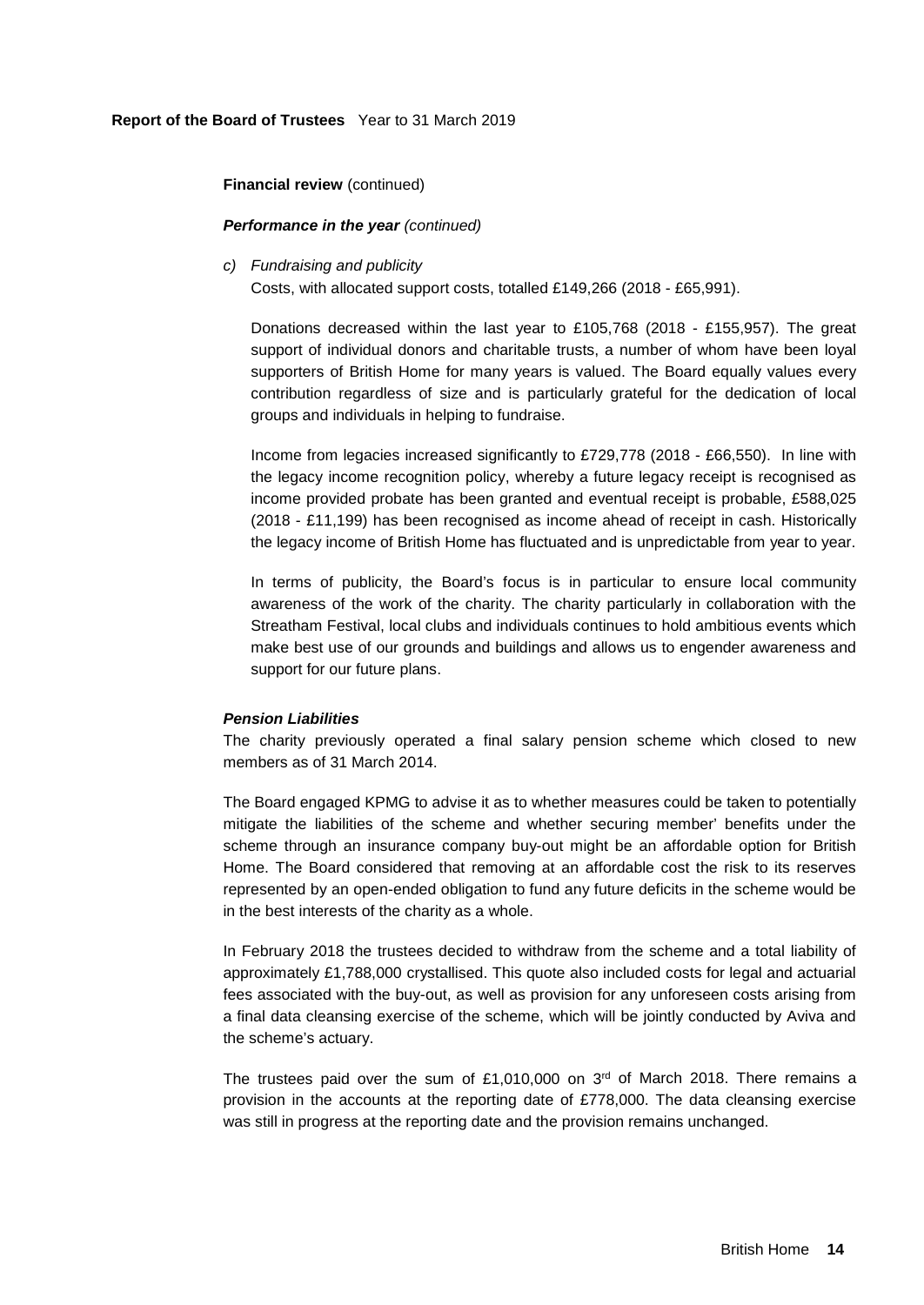#### **Financial review** (continued)

#### *Pension Liabilities (continued)*

The Board are pleased to have secured a buy-out of the closed defined benefit scheme with an established and reputable insurer such as AVIVA. This will ensure greater security in the longer-term for the members of this pension scheme, while removing a significant liability from the charity's balance sheet.

The replacement to the now closed final salary scheme is a defined contribution Group Personal Pension Plan provided through Royal London. Under this arrangement British Home contributes 10% of pensionable salary while employees contribute 5%. Employees who have not elected to join the GPPP are, if eligible, subject to auto-enrolment at contribution rates set as part of the Government's pension membership initiative.

## *The Home's Net Assets*

The net assets of British Home at 31 March 2019 were £14,763,220 (2018 - £14,558,718). Of these £384,591 (2018 - £512,489) of fixed assets were comprised mostly of freehold buildings, which are wholly used for charitable purposes and are represented by a specific designated fund. Fixed asset purchases and disposals during the year are shown in the notes to the financial statements.

## *Reserves policy and financial position*

In determining the level of reserves necessary to continue the work of British Home, the Board balances its long-term obligations and risks with the needs of current beneficiaries. Where there is a capital commitment or a need to generate income for a specific purpose, the Board has in the past established designated funds out of the General Fund.

The Board has decided that until there is greater clarity as to the likelihood, timing and associated cost of any future redevelopment of the Crown Lane site, little purpose is served by holding reserves in notionally designated funds. The Home's general funds (free reserves) at 31 March 2019 amounted to £14,366,153 (2018 - £14,033,752). As stated on page12, the trustees consider it prudent to hold a minimum of £10m in reserves for one year of running costs and future development of the home.

#### *Investment policy and performance*

The Home's investment portfolio is spread between direct holdings in the COIF Charity Investment and Fixed Income Funds and the Sarasin Consolidated Alpha Fund for Endowments. The performance of these funds is periodically reviewed by the Board. The Board's objectives are to maximise total return at an acceptable level of risk so as to supplement the Home's income.

The market value of the portfolio at 31 March 2019 was £14,714,903 (31 March 2018 - £14,713,918). The value of the Home's investments can, as the last two years well demonstrate, rise and fall in line with the economic environment and investment market sentiment. There is no guarantee that the Home's investments will realise the value as shown in the balance sheet.

Investment income, produced from our investments, amounted to £502,362 (2018 – £575,181). There were net unrealised investment gains of £791,979 for the year (2018 – £126,324) reflecting the change in market value of investments since 31 March 2018.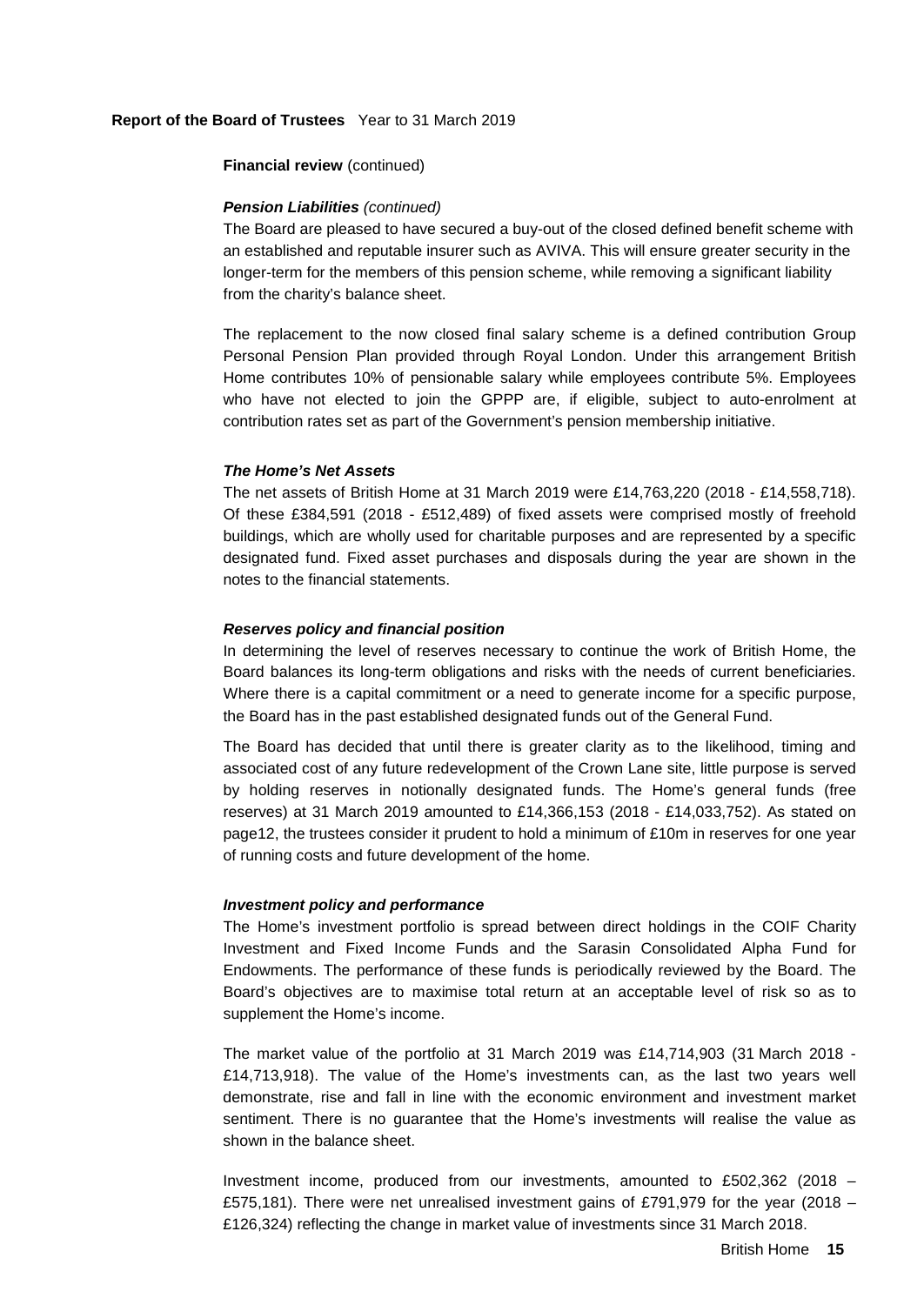## **Auditor**

Buzzacott LLP, the Home's auditors have indicated their willingness to remain in office for a further year.

## **Thanks, and acknowledgements**

The Board continues to be highly appreciative of the support for the Home shown by commissioners of social care. British Home as an independent charity well understands the cost pressures associated with the provision of social care and hopes that the Board and Commissioners can work together to ensure the ongoing provision of first class, affordable care at Crown Lane long into the future.

The success of British Home as a charity is down to the combined efforts of many individuals and organisations. However, one group clearly stand out as being the bedrock on which the charity stands, and that group is its dedicated and caring staff. The Board would like to say 'thank you' to every member of our staff who 'day in, day out' do a wonderful job in supporting, caring and enriching the lives of the residents of British Home.

## **Honorary President**

The Board would like to thank the Home's Honorary President Professor, the Lord McColl of Dulwich CBE, for lending his support to the Home.

## **Royal Patronage**

The Board wishes to express its gratitude to our Royal Patron, Princess Alexandra, for her continuing support for the Home.

Approved by the Board of Trustees and signed on its behalf by:

Mrs Kay Sonneborn BA **Trustee** 

Approved on 6 November 2019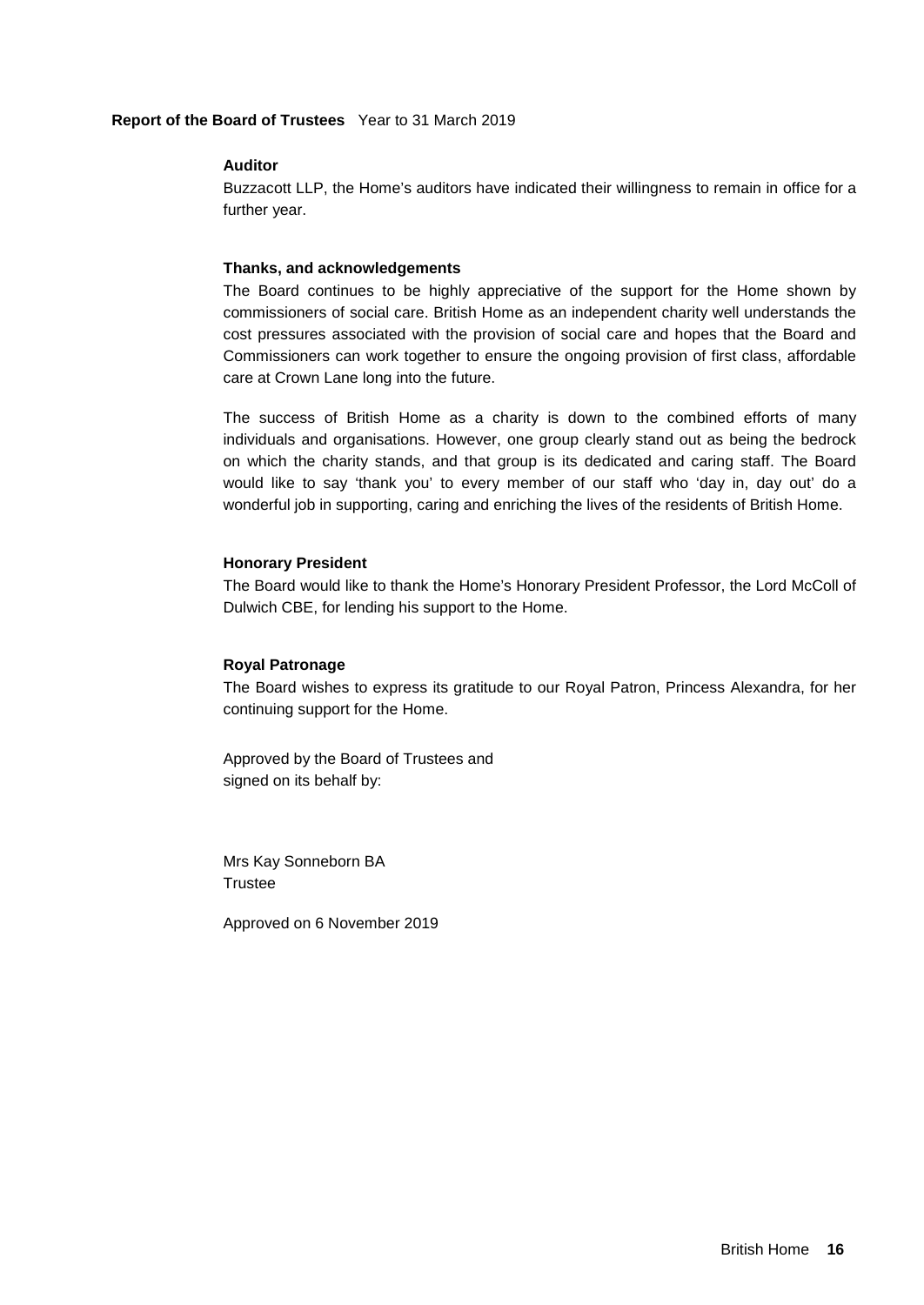# **Independent auditor's report to the members of British Home and Hospital for Incurables**

## **Opinion**

<span id="page-18-0"></span>We have audited the financial statements of British Home and Hospital for Incurables (the 'charity') for the year ended 31 March 2019 which comprise the statement of financial activities, the balance sheet, statement of cash flows, the principal accounting policies and the notes to the financial statements. The financial reporting framework that has been applied in their preparation is applicable law and United Kingdom Accounting Standards, including Financial Reporting Standard 102 'The Financial Reporting Standard applicable in the UK and Republic of Ireland' (United Kingdom Generally Accepted Accounting Practice).

In our opinion, the financial statements:

- ♦ give a true and fair view of the state of the charity's affairs as at 31 March 2019 and of its income and expenditure for the year then ended;
- ♦ have been properly prepared in accordance with United Kingdom Generally Accepted Accounting Practice; and
- ♦ have been prepared in accordance with the requirements of the Charities Act 2011.

## **Basis for opinion**

We conducted our audit in accordance with International Standards on Auditing (UK) (ISAs (UK)) and applicable law. Our responsibilities under those standards are further described in the auditor's responsibilities for the audit of the financial statements section of our report. We are independent of the charitable company in accordance with the ethical requirements that are relevant to our audit of the financial statements in the UK, including the FRC's Ethical Standard, and we have fulfilled our other ethical responsibilities in accordance with these requirements. We believe that the audit evidence we have obtained is sufficient and appropriate to provide a basis for our opinion.

#### **Conclusions relating to going concern**

We have nothing to report in respect of the following matters in relation to which the ISAs (UK) require us to report to you where:

- ♦ the trustees' use of the going concern basis of accounting in the preparation of the financial statements is not appropriate; or
- $\bullet$  the trustees have not disclosed in the financial statements any identified material uncertainties that may cast significant doubt about the charity's ability to continue to adopt the going concern basis of accounting for a period of at least twelve months from the date when the financial statements are authorised for issue.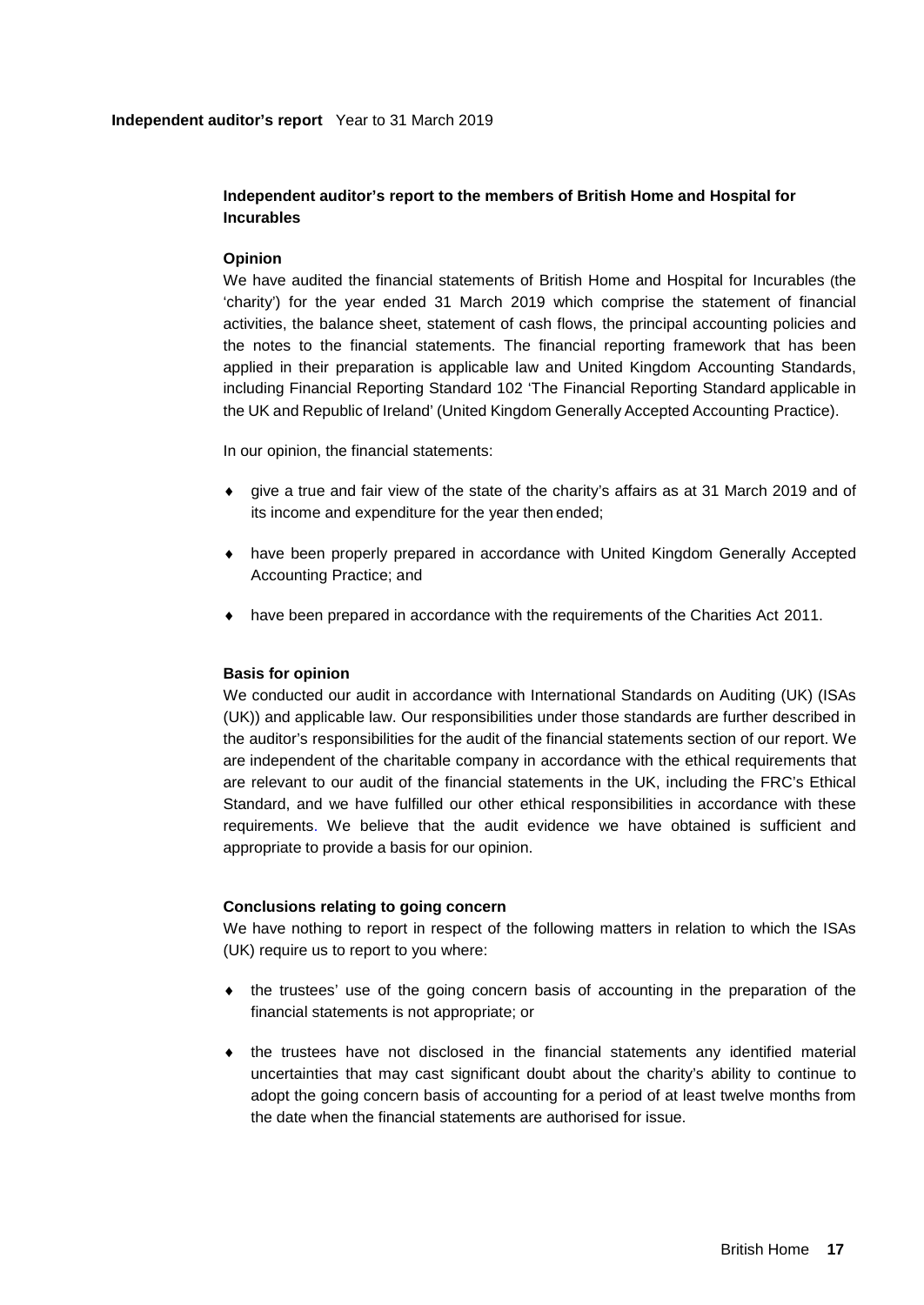#### **Other information**

The trustees are responsible for the other information. The other information comprises the information included in the annual report, other than the financial statements and our auditor's report thereon. Our opinion on the financial statements does not cover the other information and, except to the extent otherwise explicitly stated in our report, we do not express any form of assurance conclusion thereon.

In connection with our audit of the financial statements, our responsibility is to read the other information and, in doing so, consider whether the other information is materially inconsistent with the financial statements or our knowledge obtained in the audit or otherwise appears to be materially misstated. If we identify such material inconsistencies or apparent material misstatements, we are required to determine whether there is a material misstatement in the financial statements or a material misstatement of the other information. If, based on the work we have performed, we conclude that there is a material misstatement of this other information, we are required to report that fact.

We have nothing to report in this regard.

#### **Matters on which we are required to report by exception**

We have nothing to report in respect of the following matters in relation to which the Charities Act 2011 requires us to report to you if, in our opinion:

- ♦ adequate accounting records have not been kept, or returns adequate for our audit have not been received from branches not visited by us; or
- $\bullet$  the financial statements are not in agreement with the accounting records and returns; or
- ♦ certain disclosures of trustees' remuneration specified by law are not made; or
- ♦ we have not received all the information and explanations we require for our audit; or

#### **Responsibilities of trustees**

As explained more fully in the trustees' responsibilities statement, the trustees are responsible for the preparation of the financial statements and for being satisfied that they give a true and fair view, and for such internal control as the trustees determine is necessary to enable the preparation of financial statements that are free from material misstatement, whether due to fraud or error.

In preparing the financial statements, the trustees are responsible for assessing the charity's ability to continue as a going concern, disclosing, as applicable, matters related to going concern and using the going concern basis of accounting unless the trustees either intend to liquidate the charity or to cease operations, or have no realistic alternative but to do so.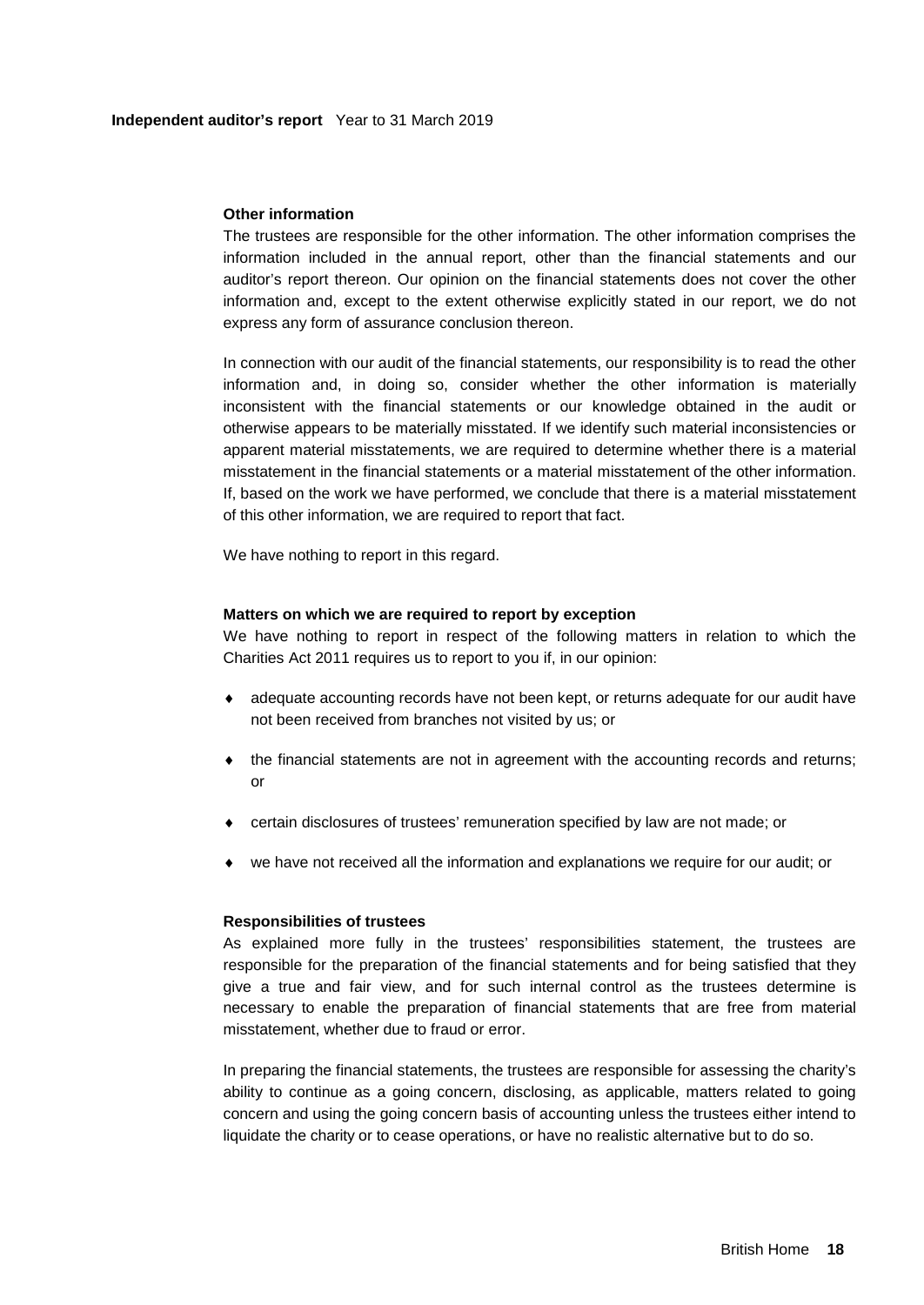#### **Independent auditor's report** Year to 31 March 2019

#### **Auditor's responsibilities for the audit of the financial statements**

Our objectives are to obtain reasonable assurance about whether the financial statements as a whole are free from material misstatement, whether due to fraud or error, and to issue an auditor's report that includes our opinion. Reasonable assurance is a high level of assurance but is not a guarantee that an audit conducted in accordance with ISAs (UK) will always detect a material misstatement when it exists. Misstatements can arise from fraud or error and are considered material if, individually or in the aggregate, they could reasonably be expected to influence the economic decisions of users taken on the basis of these financialstatements.

A further description of our responsibilities for the audit of the financial statements is located on the Financial Reporting Council's website at www.frc.org.uk/auditorsresponsibilities. This description forms part of our auditor's report.

## **Use of our report**

This report is made solely to the charity's trustees, as a body, in accordance with section 144 of the Charities Act 2011 and with regulations made under section 154 of the Act. Our audit work has been undertaken so that we might state to the charity's trustees those matters we are required to state to them in an auditor's report and for no other purpose. To the fullest extent permitted by law, we do not accept or assume responsibility to anyone other than the charity and the charity's trustees as a body, for our audit work, for this report, or for the opinions we have formed.

For and on behalf of Buzzacott LLP, Statutory Auditor 28 November 2019 130 Wood Street London EC2V 6DL

Buzzacott LLP is eligible to act as an auditor in terms of section 1212 of the Companies Act 2006.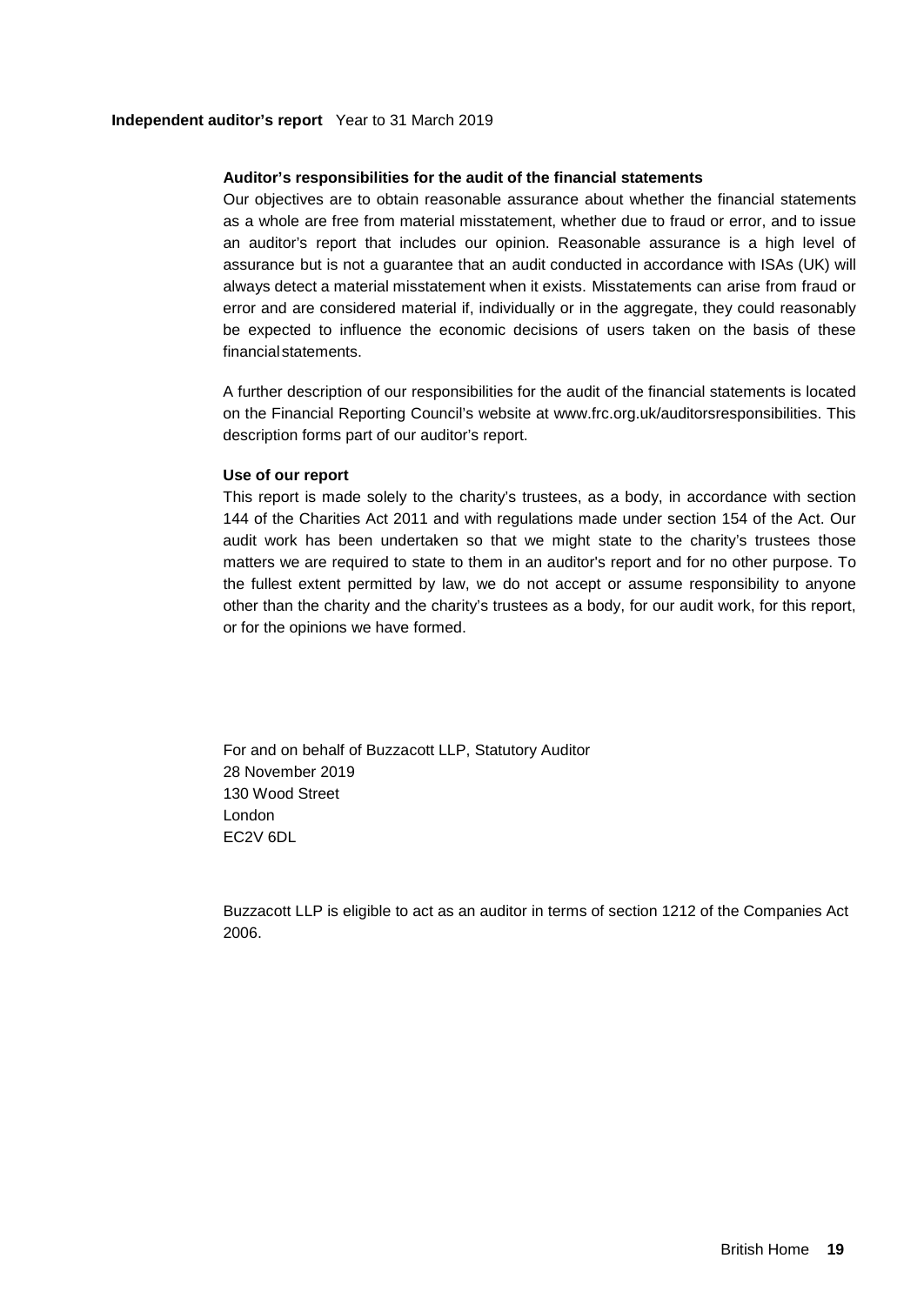# **Statement of financial activities** Year to 31 March 2019

<span id="page-21-0"></span>

|                                                          |                | Un-<br>restricted | <b>Restricted</b> | Endow-<br>ment | 2019<br><b>Total</b> |
|----------------------------------------------------------|----------------|-------------------|-------------------|----------------|----------------------|
|                                                          |                | funds             | funds             | funds          | funds                |
|                                                          | <b>Notes</b>   | £                 | £                 | £              | £                    |
| Income from:                                             |                |                   |                   |                |                      |
| Donations and legacies                                   | 1              | 834,546           | 1,000             |                | 835,546              |
| Investment income                                        | $\overline{2}$ | 502,362           |                   |                | 502,362              |
| Charitable activities                                    | 3              | 3,984,889         |                   |                | 3,984,889            |
| <b>Total income</b>                                      |                | 5,321,797         | 1,000             |                | 5,322,797            |
| <b>Expenditure on:</b>                                   |                |                   |                   |                |                      |
| Raising funds                                            | 4              | 149,266           |                   |                | 149,266              |
| Charitable activities                                    | 5              | 5,760,008         |                   |                | 5,761,008            |
| <b>Total expenditure</b>                                 |                | 5,901,274         |                   |                | 5,910,274            |
| Net (expenditure)/income for the year before             |                |                   |                   |                |                      |
| investment gains and losses                              |                | (588, 477)        | 1,000             |                | (587, 477)           |
| <b>Gains on investments</b>                              | 11             | 791,979           |                   |                | 791,979              |
|                                                          |                |                   |                   |                |                      |
| Net income                                               |                | 203,502           | 1,000             |                | 204,502              |
| <b>Transfer between funds</b>                            |                | 1,000             | (1,000)           |                |                      |
| Net movement in funds                                    |                | 204,502           |                   |                | 204,502              |
| Fund balances brought forward                            |                |                   |                   |                |                      |
| at 1 April 2018                                          |                | 14,546,241        |                   | 12,477         | 14,558,718           |
| <b>Fund balances carried forward</b><br>at 31 March 2019 |                | 14,750,743        |                   | 12,477         | 14,763,220           |
|                                                          |                |                   |                   |                |                      |

All of the Home's activities are derived from continuing operations during the above financial period.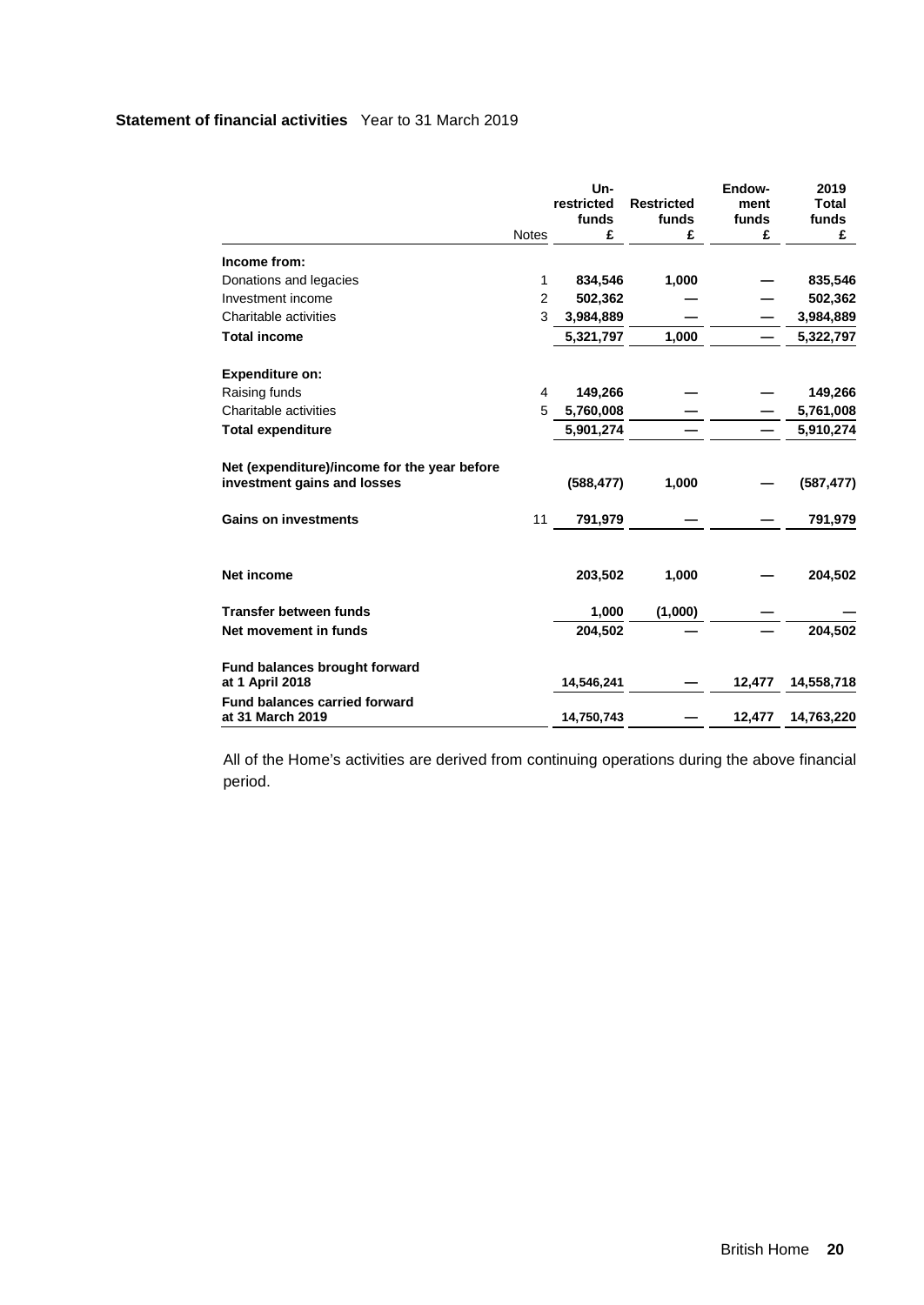# **Comparative statement of financial activities** Year to 31 March 2018

<span id="page-22-0"></span>

|                                                                             |              | $Un-$<br>restricted<br>funds | Restricted<br>funds | Endow-<br>ment<br>funds | 2018<br>Total<br>funds |
|-----------------------------------------------------------------------------|--------------|------------------------------|---------------------|-------------------------|------------------------|
|                                                                             | <b>Notes</b> | £                            | £                   | £                       | £                      |
| Income from:                                                                |              |                              |                     |                         |                        |
| Donations and legacies                                                      | 1            | 221,507                      | 1,000               |                         | 222,507                |
| Investment income                                                           | 2            | 575,181                      |                     |                         | 575, 181               |
| Charitable activities                                                       | 3            | 3,591,887                    |                     |                         | 3,591,887              |
| Total income                                                                |              | 4,388,575                    | 1,000               |                         | 4,389,575              |
| Expenditure on:                                                             |              |                              |                     |                         |                        |
| Raising funds                                                               | 4            | 65,991                       |                     |                         | 65,991                 |
| Charitable activities                                                       | 5            | 5,642,902                    | 1,000               |                         | 5,643,902              |
| Total expenditure                                                           |              | 5,708,893                    | 1,000               |                         | 5,709,893              |
| Net (expenditure) income for the year before<br>investment gains and losses |              | (1,320,318)                  |                     |                         | (1,320,318)            |
| Gains on investments                                                        | 11           | 126,325                      |                     |                         | 126,325                |
| Net income                                                                  |              | (1, 193, 993)                |                     |                         | (1, 193, 993)          |
| Pension scheme buyout                                                       |              | 19 (1,788,000)               |                     |                         | (1,788,000)            |
| Other recognised gains and losses                                           |              |                              |                     |                         |                        |
| Actuarial gains on pension scheme                                           | 19           |                              |                     |                         |                        |
| Net movement in funds                                                       |              | (2,981,993)                  |                     |                         | (2,981,993)            |
| Fund balances brought forward<br>at 1 April 2017                            |              | 17,528,234                   |                     | 12,477                  | 17,540,711             |
| Fund balances carried forward<br>at 31 March 2018                           |              | 14,546,241                   |                     | 12,477                  | 14,558,718             |

All of the Home's activities are derived from continuing operations during the above financial period.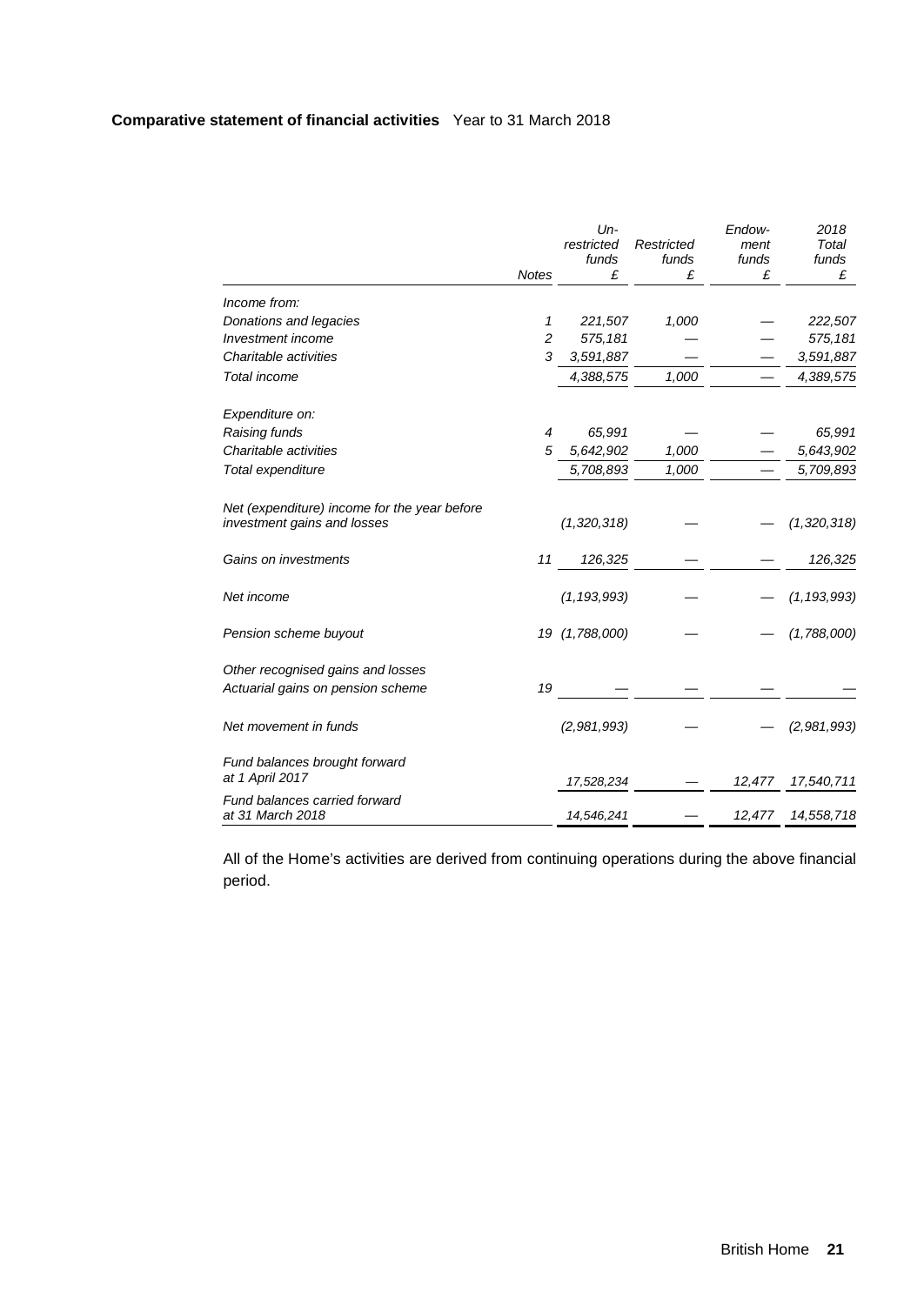# **Balance sheet** 31 March 2019

<span id="page-23-0"></span>

|                                       | <b>Notes</b> | 2019<br>£   | 2019<br>£  | 2018<br>£   | 2018<br>£  |
|---------------------------------------|--------------|-------------|------------|-------------|------------|
| <b>Fixed assets</b>                   |              |             |            |             |            |
| Tangible fixed assets                 | 10           |             | 384,591    |             | 512,489    |
| Investments                           | 11           |             | 14,714,903 |             | 14,713,918 |
|                                       |              |             | 15,099,494 |             | 15,226,407 |
| <b>Current assets</b>                 |              |             |            |             |            |
| <b>Debtors</b>                        | 12           | 1,010,379   |            | 409,239     |            |
| Cash at bank                          |              | 361,687     |            | 434,126     |            |
|                                       |              | 1,372,066   |            | 843,365     |            |
| <b>Creditors:</b> amounts falling due |              |             |            |             |            |
| within one year                       | 13           | (1,708,340) |            | (1,511,054) |            |
| Net current (liabilities) assets      |              |             | (336, 276) |             | (667, 689) |
| <b>Net assets</b>                     |              |             | 14,763,220 |             | 14,558,718 |
| The funds of the charity:             |              |             |            |             |            |
| Endowment fund                        | 15           |             | 12,477     |             | 12,477     |
| <b>Restricted funds</b>               | 16           |             |            |             |            |
| Unrestricted funds                    |              |             |            |             |            |
| . Designated funds                    | 17           |             | 384,590    |             | 512,489    |
| . General fund                        |              |             | 14,366,153 |             | 14,033,752 |
|                                       |              |             | 14,763,220 |             | 14,558,718 |

Approved by the Board of Trustees on 6 November 2019 and signed on its behalf by:

Mrs Kay Sonneborn BA Trustee

Mr David Green Trustee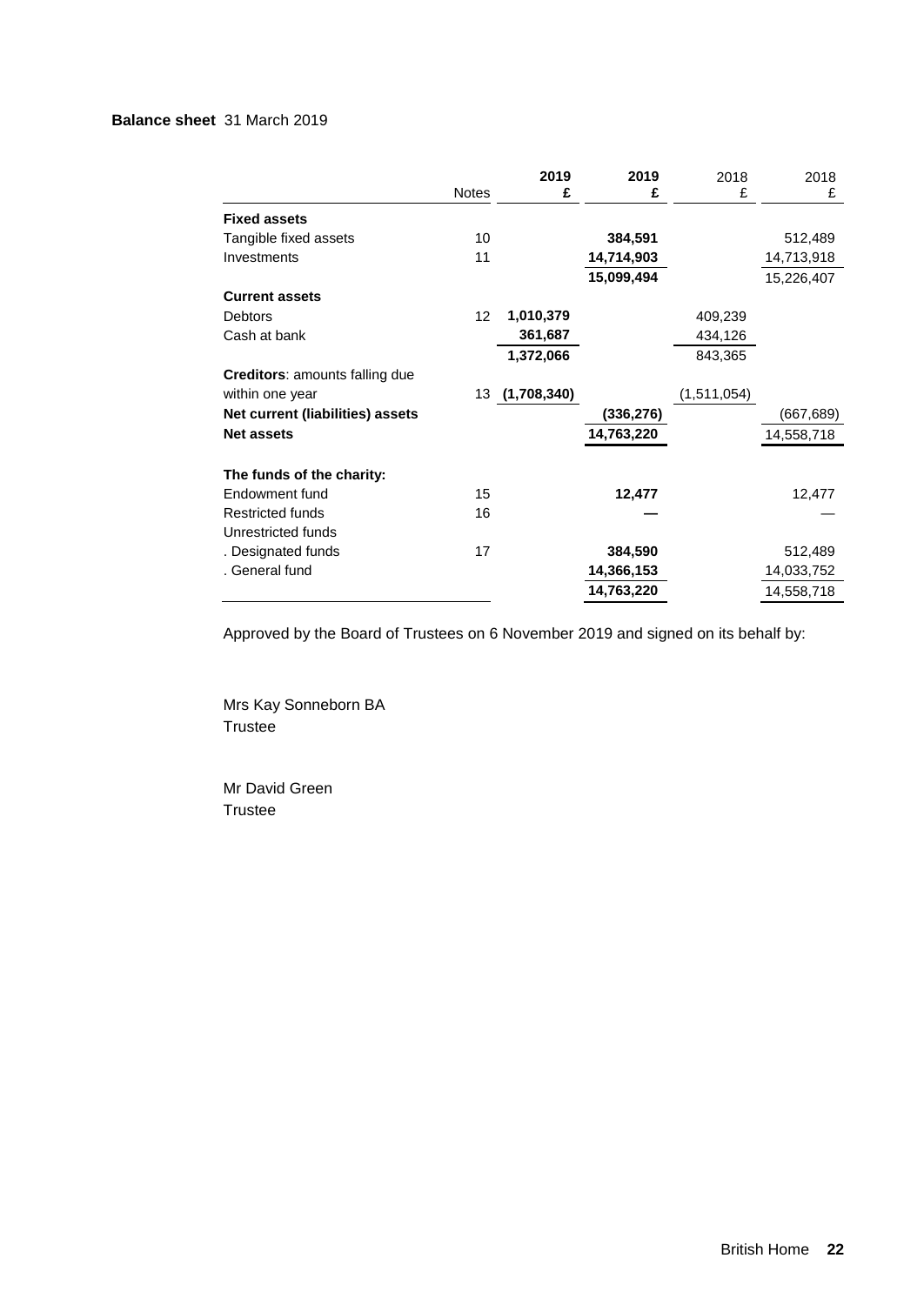# **Statement of cash flows** 31 March 2019

<span id="page-24-0"></span>

|                                                 | <b>Notes</b> | 2019<br>£     | 2018<br>£   |
|-------------------------------------------------|--------------|---------------|-------------|
| Cash inflow from operating activities:          |              |               |             |
| Net cash used in operating activities           |              | A (1,341,221) | (2,990,545) |
| Cash inflow from investing activities           |              |               |             |
| Dividends and interest from investments:        |              | 502,362       | 575,181     |
| Sale of investments                             |              | 2,001,411     | 4,310,000   |
| Purchase of investments                         |              | (600, 000)    | (2,074,628) |
| Purchase of fixed assets                        |              | (24, 571)     |             |
|                                                 |              |               |             |
| Net cash provided by investing activities       |              | 1,879,202     | 2,810,553   |
|                                                 |              |               |             |
| Change in cash and cash equivalents in the year |              | 537,981       | (179, 992)  |
|                                                 |              |               |             |
| Cash and cash equivalents at 1 April 2018       | B            | 448,810       | 628,802     |
|                                                 |              |               |             |
| Cash and cash equivalents at 31 March 2019      | В            | 986,791       | 448,810     |
| hlatan ta tha nanh flaw atatamant far tha wan   |              |               |             |

**Notes to the cash flow statement for the year to 31 March 2019.**

# **A Reconciliation of net movement in funds to net cash flow from operating activities**

|                                                                                                 | 2019<br>£   | 2018<br>£   |
|-------------------------------------------------------------------------------------------------|-------------|-------------|
| Net movement in funds (as per the statement of financial activities)<br><b>Adjustments for:</b> | 204.502     | (2,981,993) |
| Depreciation charge                                                                             | 152,469     | 152,829     |
| (Gains) losses on investments                                                                   | (791, 979)  | (126, 324)  |
| Dividends and interest from investments                                                         | (502, 362)  | (575, 181)  |
| Decrease (increase) in debtors                                                                  | (601, 140)  | (195, 813)  |
| Increase (decrease) in creditors                                                                | 197,289     | 735,937     |
| Net cash used in operating activities                                                           | (1,341,221) | (2,990,545) |

# **B Analysis of cash and cash equivalents**

|                                  | 2019    | 2018    |
|----------------------------------|---------|---------|
| Cash at bank and in hand         | 361.687 | 434.126 |
| Cash held by investment managers | 625.104 | 14.684  |
| Total cash and cash equivalents  | 986.791 | 448.810 |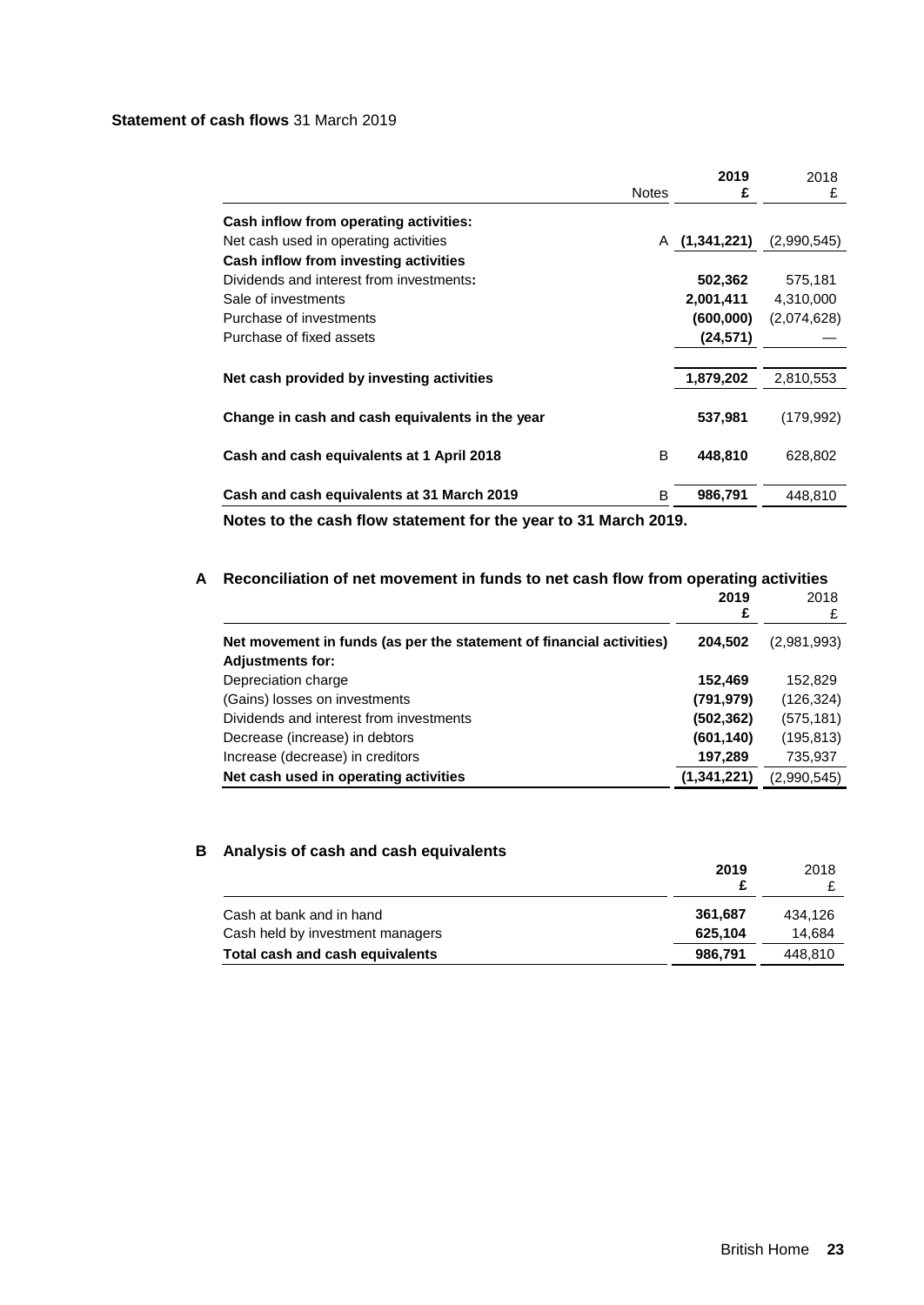## **Principal accounting policies** Year to 31 March 2019

<span id="page-25-0"></span>The principal accounting policies adopted, judgements and key sources of estimation uncertainty in the preparation of the financial statements are laid out below.

## **Basis of preparation**

These financial statements have been prepared for the year to 31 March 2019.

The financial statements have been prepared under the historical cost convention with items recognised at cost or transaction value unless otherwise stated in the relevant accounting policies below or the notes to these financial statements.

The financial statements have been prepared in accordance with Accounting and Reporting by Charities: Statement of Recommended Practice applicable to charities preparing their accounts in accordance with the Financial Reporting Standard applicable in the UK and Republic of Ireland (FRS 102) (Charities SORP), the Financial Reporting Standard applicable in the UK and Republic of Ireland (FRS 102) and the Charities Act 2011.

The charity constitutes a public benefit entity as defined by FRS 102.

The financial statements are presented in sterling and are rounded to the nearest pound.

## **Critical accounting estimates and areas of judgement**

Preparation of the financial statements requires the trustees and management to make significant judgements and estimates.

The items in the financial statements where these judgements and estimates have been made include:

- estimating the useful economic life of tangible fixed assets; and
- ♦ legacy recognition.

## **Assessment of going concern**

The trustees have assessed whether the use of the going concern assumption is appropriate in preparing these financial statements. The trustees have made this assessment in respect to a period of one year from the date of approval of these financial statements.

The trustees of the charity have concluded that there are no material uncertainties related to events or conditions that may cast significant doubt on the ability of the charity to continue as a going concern. The trustees are of the opinion that the charity will have sufficient resources to meet its liabilities as they fall due. The most significant areas of judgement that affect items in the financial statements are detailed above. With regard to the next accounting period, the year ending 31 March 2020, the most significant areas that affect the carrying value of the assets held by the charity are the level of investment return and the performance of the investment markets (see the investment policy section of the trustees' report for more information).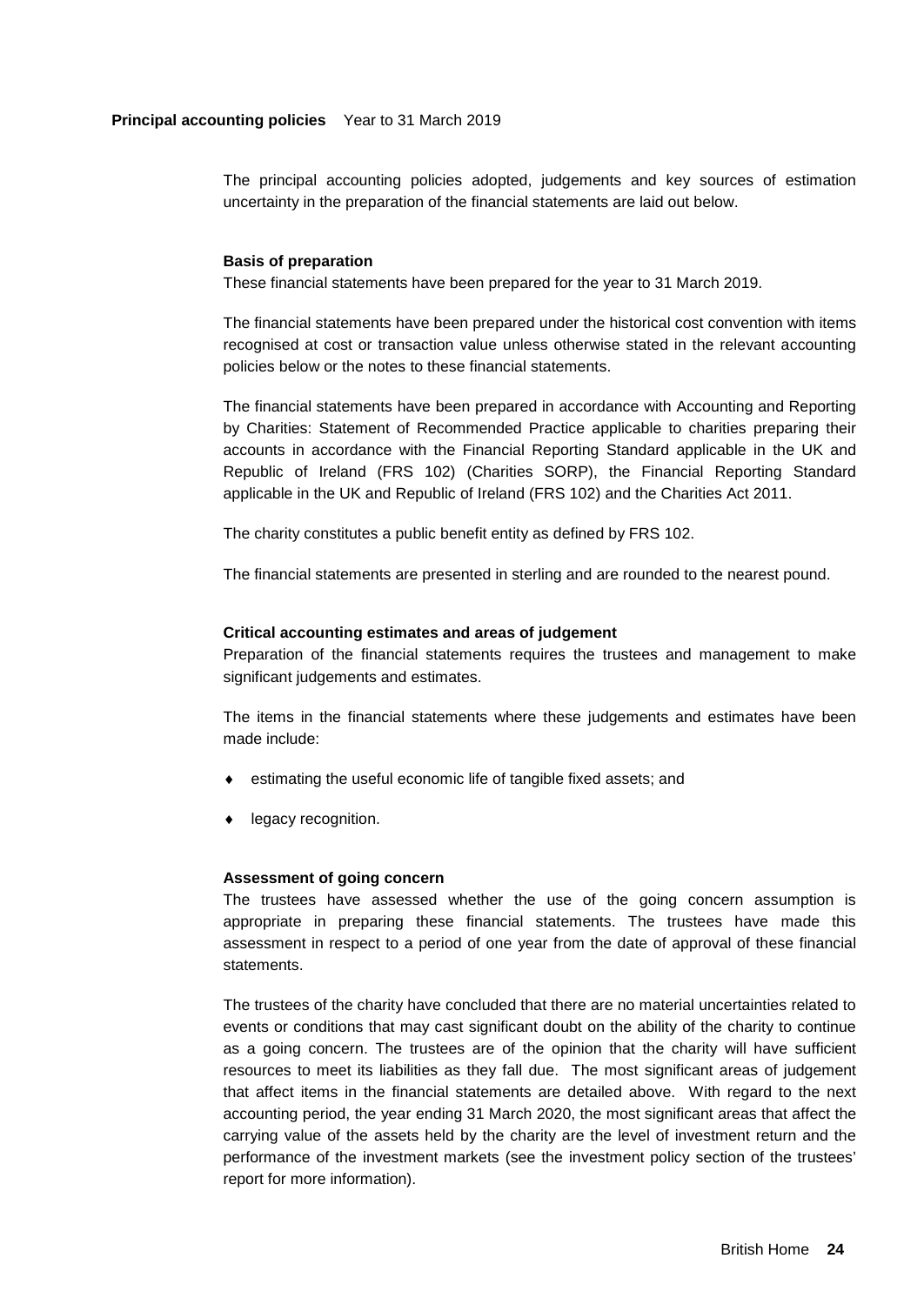#### **Income**

Income is recognised in the year in which the Home is entitled to receipt thereof, the amount can be measured reliably, and it is probable that the funds will be received.

Legacies are included in the statement of financial activities when the Home is advised by the personal representative of an estate that payment will be made, or property transferred, and the amount involved can be quantified.

Donations are recognised when the charity has confirmation of both the amount and settlement date.

Dividends are recognised once the dividend has been declared and notification has been received of the dividend due.

Fees from medical and nursing services are recognised when the service has been provided.

## **Expenditure and the basis of apportioning costs**

Liabilities are recognised as expenditure as soon as there is a legal or constructive obligation committing the charity to make a payment to a third party, it is probable that a transfer of economic benefits will be required in settlement and the amount of the obligation can be measured reliably.

Expenditure includes attributable VAT which cannot be recovered.

The majority of costs are directly attributable to specific activities. Support costs are allocated to expenditure on raising funds and charitable activities according to underlying activity levels. These were established using a number of suitable indicators including staff time and floor space.

Expenditure comprises the following:

- a. Expenditure on raising funds includes the salaries, direct costs and support costs associated with generating donated income and the fees paid to investment managers in connection with the management of the Home's listed investments.
- b. Expenditure on charitable activities comprises expenditure on the Home's charitable purposes as described in the report of the Board of Trustees and includes support costs.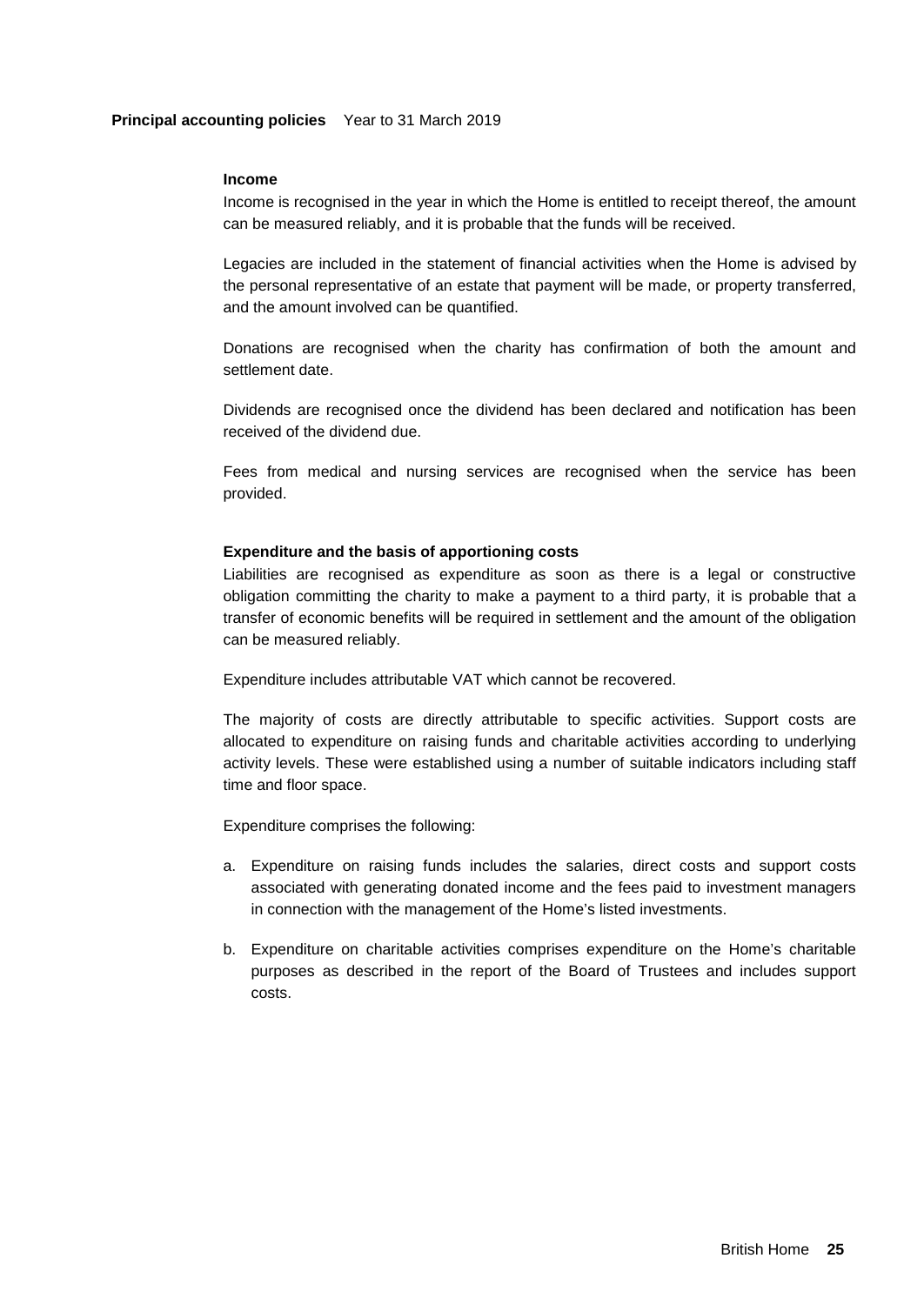## **Tangible fixed assets**

The original land and buildings were acquired in 1894. Between 1898 and 1994 their cost and subsequent additions were not recorded in the balance sheet. For many years the accounting policy for freehold land and buildings recognised that it was not possible to ascertain the cost of land and buildings and until 1 January 1994 the cost of additions were written off as incurred. In 1994 the accounting policy was changed and subsequent expenditure on additions and improvements to buildings have been capitalised. The book value, after depreciation, of land and buildings acquired prior to 1994 is not regarded as material. The New Wing, which opened in 1996, is classified as freehold buildings. The buildings were insured on a replacement basis for £34.8m at 31 March 2019 (at 31 March  $2018 - \pounds34.8m$ ).

## **Tangible fixed assets** (continued)

All assets costing more than £5,000 are capitalised. Depreciation is provided at the following annual rates to write off each asset over its estimated useful life:

| ♦ Freehold buildings              | 4% on cost  |
|-----------------------------------|-------------|
| $\bullet$ Water Tank              | 10% on cost |
| ♦ Hospital and catering equipment | 20% on cost |
| • Office furniture and equipment  | 20% on cost |
| $\triangleleft$ Transport         | 20% on cost |

## **Investments**

Listed investments are a form of basic financial instrument and are initially recognised at their transaction value and subsequently measured at their fair value as at the balance sheet date using the closing quoted market price.

Realised gains (or losses) on investment assets are calculated as the difference between disposal proceeds and their opening carrying value or their purchase value if acquired subsequent to the first day of the financial year. Unrealised gains and losses are calculated as the difference between the fair value at the year end and their carrying value at that date. Realised and unrealised investment gains (or losses) are credited (or debited) in the statement of financial activities in the year in which they arise.

## **Debtors**

Debtors are recognised at their settlement amount, less any provision for non-recoverability. Prepayments are valued at the amount prepaid. They have been discounted to the present value of the future cash receipt where such discounting is material.

## **Cash at bank and in hand**

Cash at bank and in hand represents such accounts and instruments that are available on demand or have a maturity of less than three months from the date of acquisition. Deposits for more than three months but less than one year have been disclosed as short-term deposits. Cash placed on deposit for more than one year is disclosed as a fixed asset investment.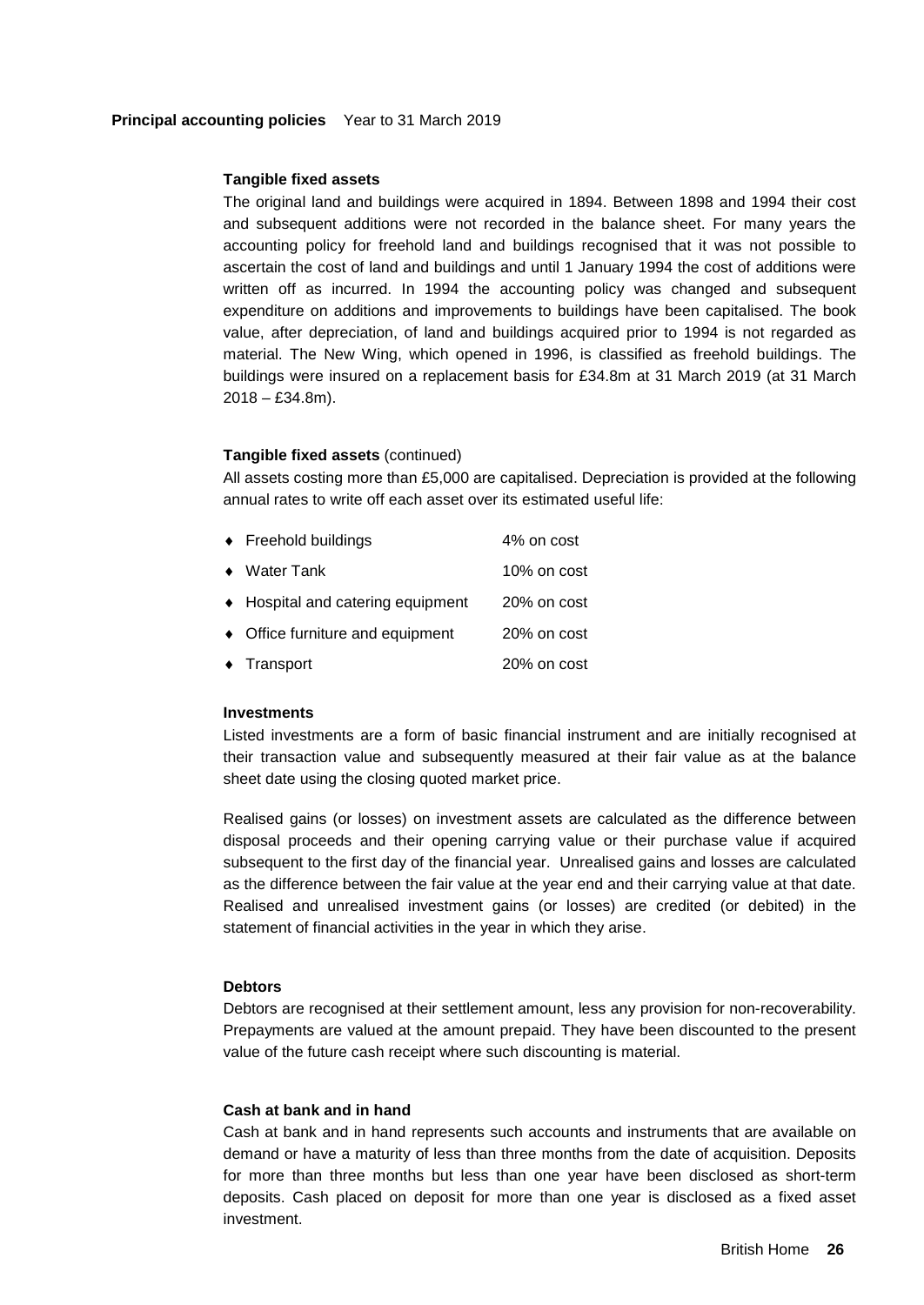## **Principal accounting policies** Year to 31 March 2019

## **Creditors and provisions**

Creditors and provisions are recognised when there is an obligation at the balance sheet date as a result of a past event, it is probable that a transfer of economic benefit will be required in settlement, and the amount of the settlement can be estimated reliably. Creditors and provisions are recognised at the amount the charity anticipates it will pay to settle the debt. They have been discounted to the present value of the future cash payment where such discounting is material.

## **Fund accounting**

Endowment Funds comprise monies donated which are not to be expended. Only the income can be used for the charitable objectives of the Home.

Restricted Funds comprise monies raised for, or their use restricted to, a specific purpose, or contributions subject to donor-imposed conditions.

Designated Funds comprise monies set aside out of unrestricted general funds and designated for specific purposes, although the Board of Trustees may ultimately use such funds for other purposes.

The General Fund comprises those monies which are freely available for application towards meeting the charitable objectives of the Home at the discretion of the Board of Trustees.

## **Pension costs**

<span id="page-28-0"></span>From 1 April 2014, British Home is operating a defined contribution scheme. Contributions are recognised in the statement of financial activities when payable.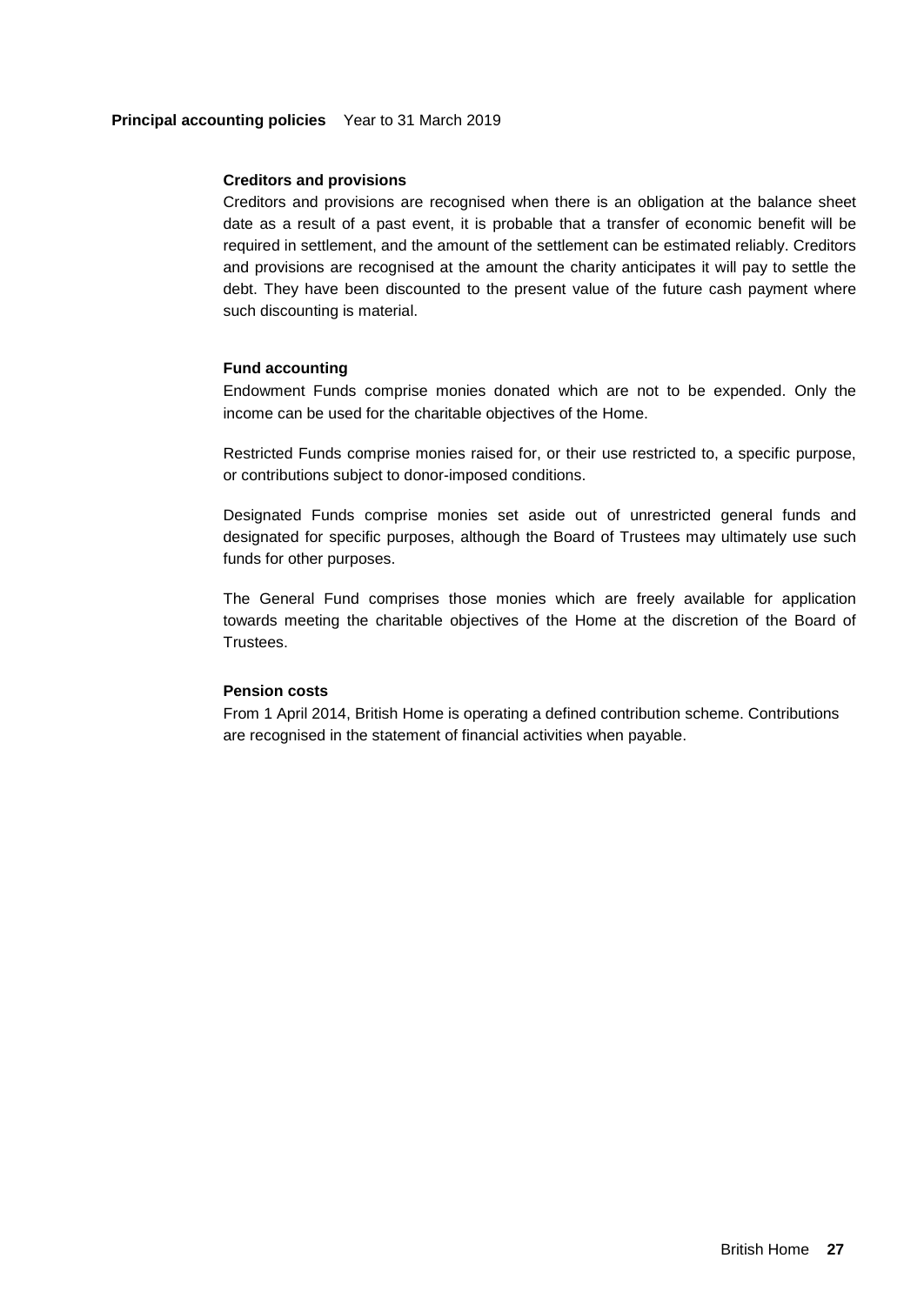# <span id="page-29-0"></span>**1 Donations and legacies**

|                                      | Unrestricted | Restricted | 2019    |
|--------------------------------------|--------------|------------|---------|
| Donations inclusive of reclaimed tax | 104.768      | 1.000      | 105,768 |
| Legacies                             | 729.778      |            | 729,778 |
| <b>Total 2019</b>                    | 834.546      | 1.000      | 835.546 |

|                                      | Unrestricted | Restricted | 2018    |
|--------------------------------------|--------------|------------|---------|
| Donations inclusive of reclaimed tax | 154.957      | 1.000      | 155.957 |
| Legacies                             | 66,550       |            | 66,550  |
| <b>Total 2018</b>                    | 221.507      | 1.000      | 222.507 |

# **2 Investment income**

|                                     | Unrestricted funds |         |
|-------------------------------------|--------------------|---------|
|                                     | 2019<br>£          | 2018    |
| Sarasin - CIF ALPHA fund units      | 230,265            | 291,638 |
| COIF – Investment fund income units | 270,865            | 283,179 |
|                                     | 501,130            | 574,817 |
| Interest receivable                 | 1,232              | 364     |
| <b>Total 2019</b>                   | 502,362            | 575,181 |

## **3 Income from charitable activities**

Income from charitable activities comprises fees from medical and nursing services and is unrestricted.

# **4 Expenditure on raising funds**

|                                     | Unrestricted funds |           |  |
|-------------------------------------|--------------------|-----------|--|
|                                     | 2019<br>£          | 2018<br>£ |  |
| Advertising and agency fees         | 3,357              | 8,436     |  |
| Publicity                           | 501                |           |  |
| Other costs (including staff costs) |                    |           |  |
| . Direct costs                      | 106,302            | 20,343    |  |
| . Support costs                     | 39,106             | 37,212    |  |
|                                     | 149,266            | 65,991    |  |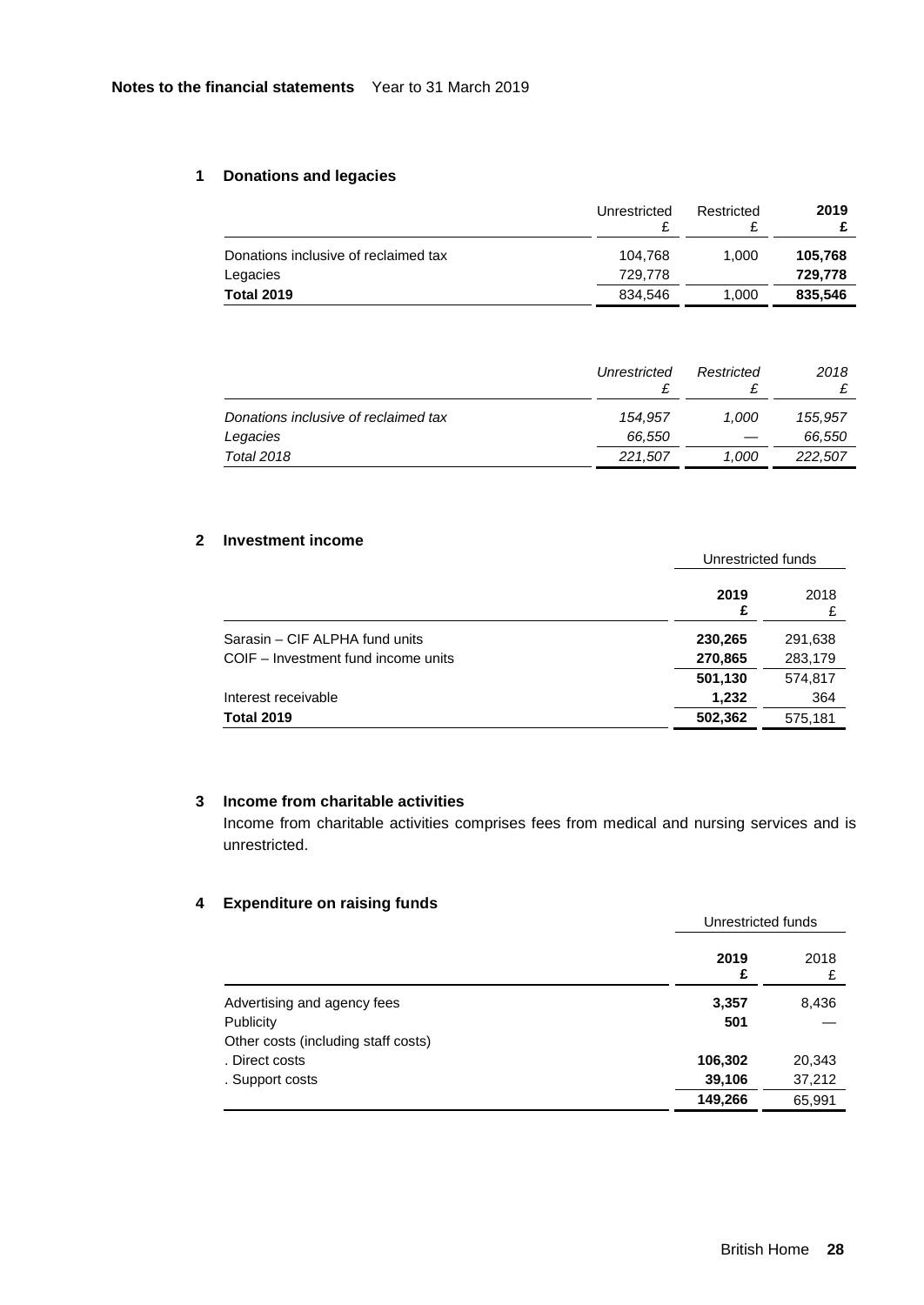## **5 Expenditure on charitable activities**

|                                          | Unrestricted | Restricted | 2019      |
|------------------------------------------|--------------|------------|-----------|
| Medical and nursing services             |              |            |           |
| . Direct costs                           | 3,418,636    |            | 3,418,636 |
| . Support costs                          | 2,342,314    |            | 2,342,314 |
| Annuitants and other charitable services | 58           |            | 58        |
|                                          | 5,761,008    |            | 5,761,008 |

|                                          | Unrestricted | Restricted | 2018      |
|------------------------------------------|--------------|------------|-----------|
| Medical and nursing services             |              |            |           |
| . Direct costs                           | 3,195,461    |            | 3,195,461 |
| . Support costs                          | 2,440,510    |            | 2,440,510 |
| Annuitants and other charitable services | 6.931        | 1.000      | 7,931     |
|                                          | 5,642,902    | 1.000      | 5,643,902 |

## **6 Analysis of support costs**

|                             | Raising | Charitable |           |
|-----------------------------|---------|------------|-----------|
|                             | funds   | activities | 2019      |
|                             | £       | £          | £         |
| Staff costs                 | 12,540  | 600,440    | 612,980   |
| Administration              | 7.515   | 201,165    | 208,680   |
| Housekeeping - fuel & rates | 1,768   | 145,551    | 147,319   |
| Housekeeping - other        | 10,153  | 695,391    | 705,544   |
| Depreciation                | 1,632   | 150,837    | 152,469   |
| Repairs & maintenance       |         | 225,222    | 225,222   |
| Insurance                   | 825     | 67,934     | 68,759    |
| Other costs                 | 2,958   | 114,547    | 117,505   |
| Governance costs            | 1,715   | 141,227    | 142,942   |
| <b>Total support costs</b>  | 39,106  | 2.342.314  | 2,381,420 |

|                             | Raising<br>funds<br>£ | Charitable<br>activities<br>£ | 2018<br>£ |
|-----------------------------|-----------------------|-------------------------------|-----------|
| Staff costs                 | 10,419                | 536,384                       | 546,803   |
| Administration              | 7,879                 | 383,379                       | 391,258   |
| Housekeeping – fuel & rates | 1,732                 | 142,631                       | 144.363   |
| Housekeeping - other        | 9.984                 | 674,303                       | 684,287   |
| Depreciation                | 1,636                 | 151,193                       | 152,829   |
| Repairs & maintenance       |                       | 122, 187                      | 122, 187  |
| Insurance                   | 738                   | 60.752                        | 61,490    |
| Other costs                 | 1,412                 | 88,889                        | 90.301    |
| Governance costs            | 3,410                 | 280,792                       | 284,202   |
| Total support costs         | 37.210                | 2.440.510                     | 2.477.720 |

Included within governance costs is auditor's remuneration of £22,800 (2018 - £21,300) and a further £39,173 (2018: £177,507) for professional fees related to the preparatory work for the proposed development of the new care facility.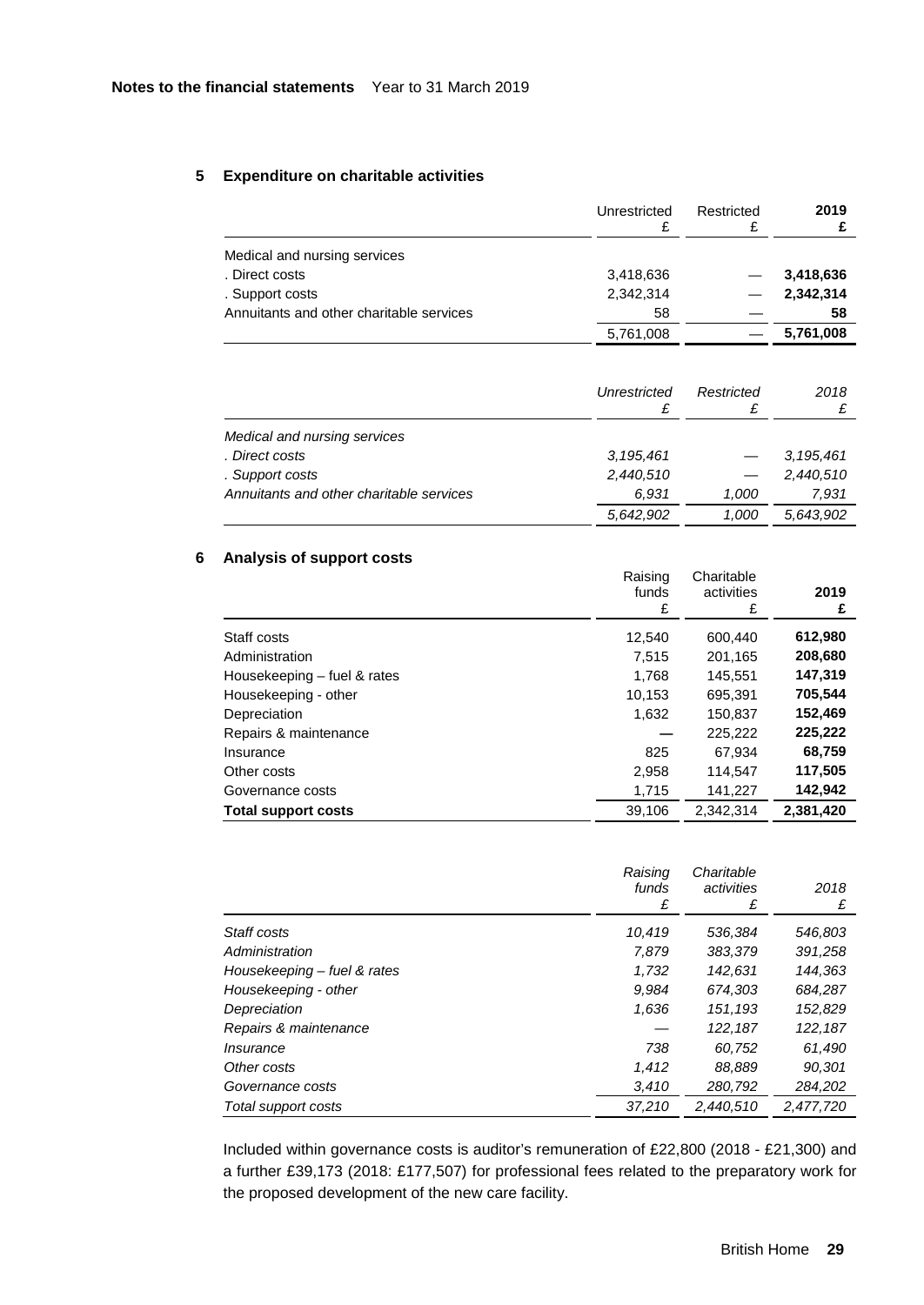#### **7 Staff costs**

|                       | 2019      | 2018      |
|-----------------------|-----------|-----------|
| Wages and salaries    | 3,094,529 | 2,779,266 |
| Social security costs | 288,833   | 256,267   |
| Pension costs         | 161,794   | 149.273   |
|                       | 3,545,156 | 3,184,806 |

The number of full time equivalent employees during the period who earned over £60,000 in the year is as follows:

|                   | 2019<br><b>Number</b> | 2018<br>Number |
|-------------------|-----------------------|----------------|
| £60,001 - £70,000 |                       |                |
| £70,001 - £80,000 |                       |                |
| £80,001 - £90,000 |                       |                |

The average number of employees analysed by function was:

| *Full time Equivalent         | FTE*<br>2019 | <b>Head Count</b><br>2019 | FTF*<br>2018 | <b>Head Count</b><br>2018 |
|-------------------------------|--------------|---------------------------|--------------|---------------------------|
| Nursing and care              | 106          | 111                       | 102          | 108                       |
| Maintenance                   | 3            | 4                         | 3            | 4                         |
| Reception and portering       | 4            | 6                         | 4            | 6                         |
| Management and administration | 8            | 8                         | 5            | 6                         |
|                               | 121          | 129                       | 114          | 124                       |

Catering, cleaning and laundry are outsourced, but with staff dedicated to British Home. Average numbers of catering and cleaning staff during the year were FTE 19 / Head Count 26 (2017 FTE 19 / Head Count 24).

#### *Remuneration of key management personnel*

No trustee received any remuneration in respect of their services during the year. Two trustees were reimbursed a total of £84 for travel expenses in the year (2018 – £208 to two trustees).

During the year, the total remuneration, including pension contributions and employers national insurance contributions, of key management personnel was £249,307 (2018 - £205,712).

#### **8 Related party transactions**

No member of the Board of Trustees nor any officer of the Home had any beneficial interest in any contract with the Home during the year.

The Home has purchased insurance to protect it from any loss arising from any neglect or defaults of any member of the Board of Trustees or employee and to indemnify any Board Member or employee against the consequence of any neglect or default on their part. The total cover provided by such insurance is £2,000,000 (2018 - £2,000,000) and the insurance premium paid by the Home during the year totalled £914 (2018 - £914).

Donations from trustees totalled £100 (2018 - £205).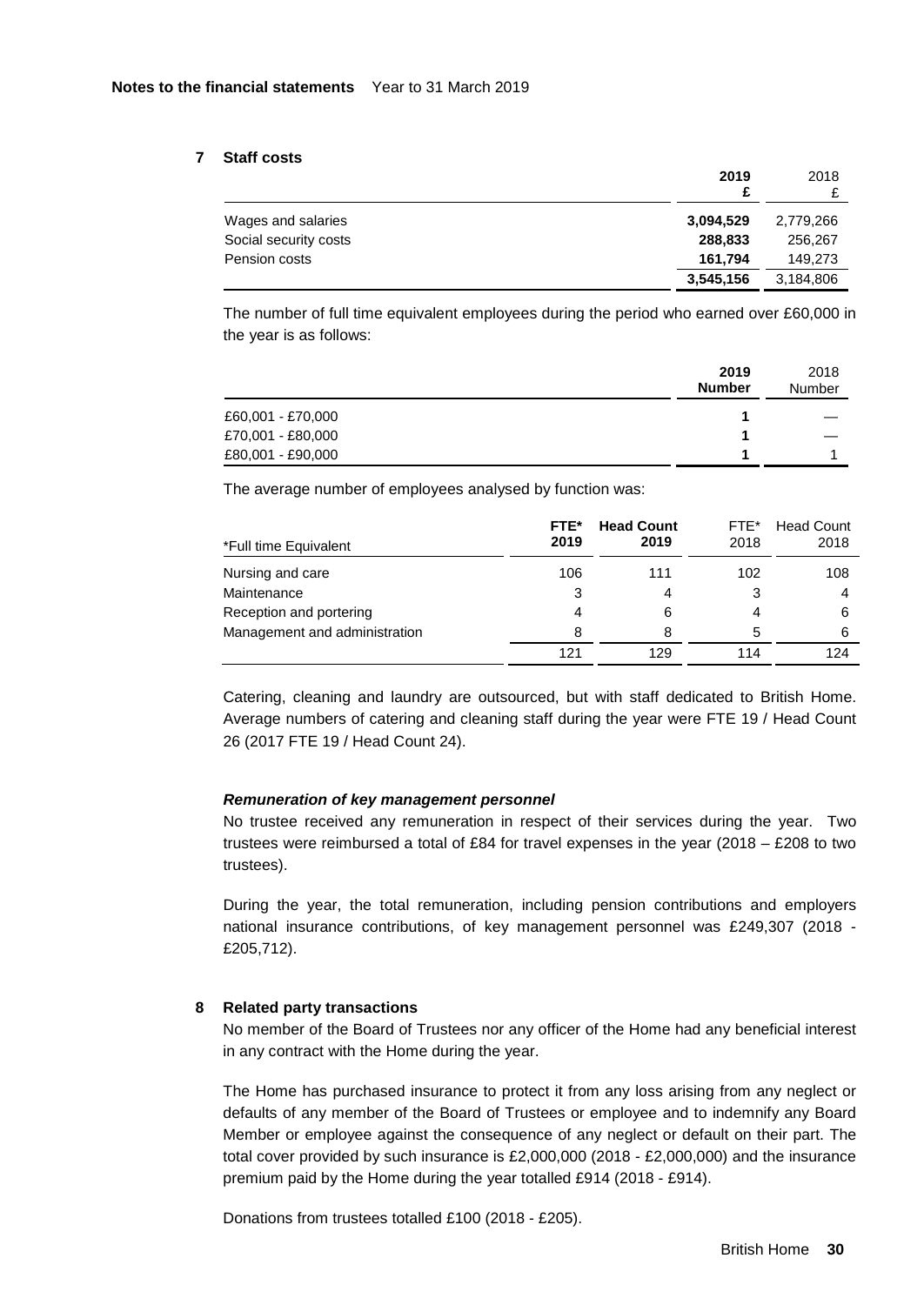# **9 Taxation**

British Home and Hospital for Incurables is a registered charity and therefore is not liable to income tax or corporation tax on income derived from its charitable activities, as it falls within the various exemptions available to registered charities.

## **10 Tangible fixed assets**

|                                        | Freehold<br>building<br>£ | Hospital<br>equipment<br>£ | Computer<br>equipment<br>£ | Transport<br>£ | Total<br>£ |
|----------------------------------------|---------------------------|----------------------------|----------------------------|----------------|------------|
| Cost                                   |                           |                            |                            |                |            |
| At 1 April 2018                        | 3,240,207                 | 23,687                     | 58,740                     |                | 3,322,634  |
| Additions                              |                           |                            | 8,591                      | 15,890         | 24,571     |
| At 31 March 2019                       | 3,240,207                 | 23,687                     | 67,331                     | 15,890         | 3,347,205  |
| <b>Depreciation</b><br>At 1 April 2018 | 2,791,320                 | 7.077                      | 11.748                     |                | 2,810,145  |
| Charge for the year                    | 135,984                   | 4,737                      | 11,748                     |                | 152,469    |
| At 31 March 2019                       | 2,927,304                 | 11,814                     | 23,496                     |                | 2,962,614  |
| Net book values<br>At 31 March 2019    | 312,903                   | 11,873                     | 43,835                     | 15,890         | 384,591    |
| At 31 March 2018                       | 448,887                   | 16,610                     | 46,992                     |                | 512,489    |

## **11 Investments**

|                                                    | 2019<br>£   | 2018<br>£   |
|----------------------------------------------------|-------------|-------------|
| Market value at 1 April 2018                       | 14,699,233  | 16,882,909  |
| Additions                                          | 600,000     | 2.000.000   |
| <b>Disposals</b>                                   | (2,001,412) | (4,310,000) |
| Net investment gains                               | 791,979     | 126.324     |
| Market value at 31 March 2019                      | 14,089,799  | 14.699.233  |
| Cash held by investment advisors for re-investment | 625,104     | 14,685      |
| Total investments                                  | 14,714,903  | 14.713.918  |
| Historical cost of investments at 31 March 2019    | 10,933,856  | 11.429.537  |

Investments held at 31 March comprised the following:

|                                                   | 2019<br>£ | 2018<br>£  |
|---------------------------------------------------|-----------|------------|
| Investment property                               | 56,500    | 56,500     |
| Indirectly held investments                       |           |            |
| . COIF funds                                      | 7,364,296 | 8,163,052  |
| . Sarasin CIF Alpha fund units                    | 6,669,003 | 6,479,682  |
| 14,089,799                                        |           | 14,699,234 |
| Cash held by investment managers for reinvestment | 625,104   | 14,684     |
| 14,714,903                                        |           | 14.713.918 |

The investment property is a share in land held on behalf of four charities, it is included at trustees' valuation.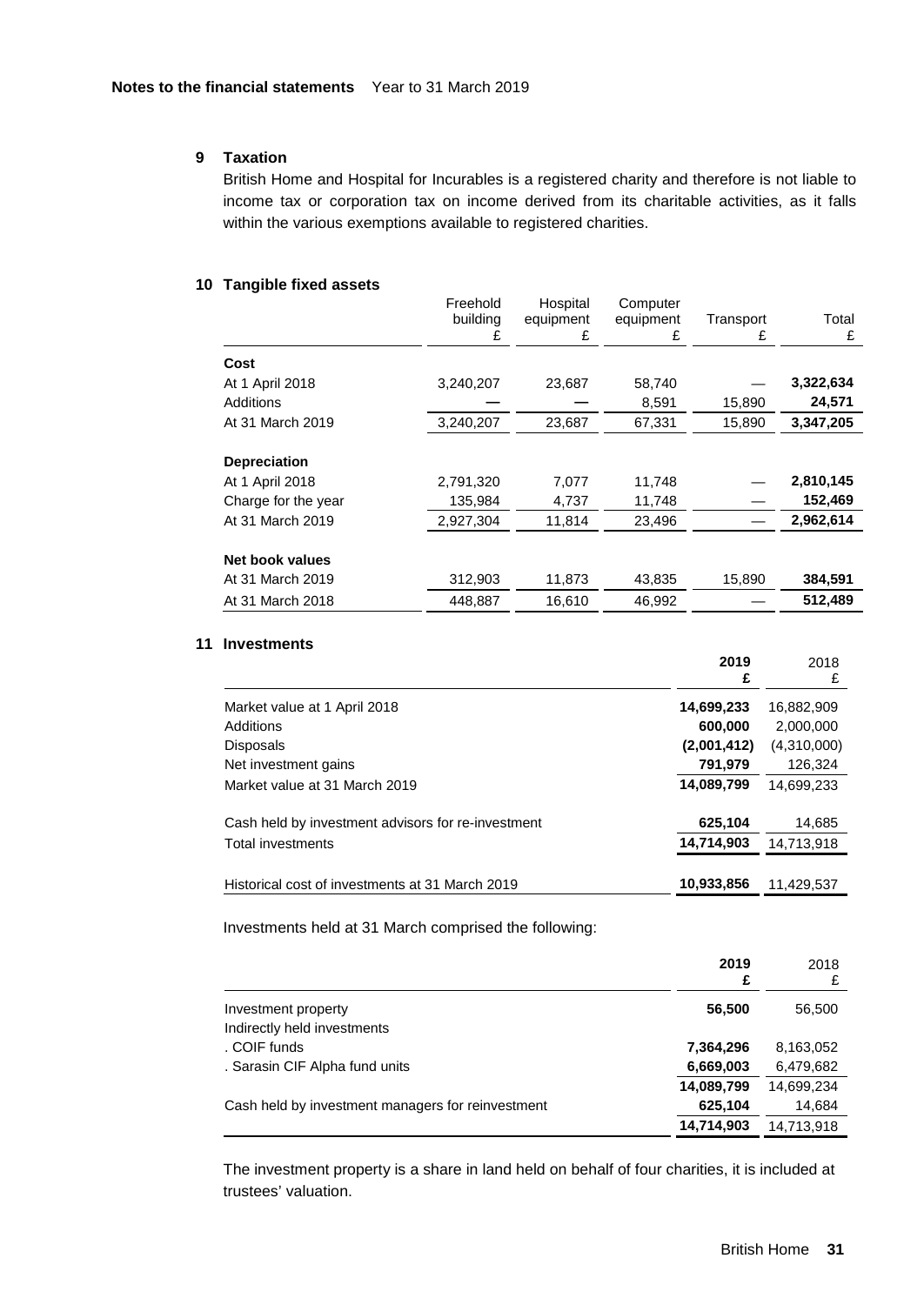## **12 Debtors**

|                                | 2019      | 2018    |
|--------------------------------|-----------|---------|
| Fee debtors                    | 359,586   | 322,034 |
| Prepayments and accrued income | 650,793   | 87,205  |
|                                | 1,010,379 | 409,239 |

Prepayments and accrued income at 31 March 2019 include legacies of £588,025 (2018 - £11,199).

## **13 Creditors: amounts falling due within one year**

|                                             | 2019<br>£ | 2018      |
|---------------------------------------------|-----------|-----------|
| Trade creditors                             | 253,156   |           |
| Amounts held on behalf of residents         | 28,997    | 33,496    |
| Accruals and deferred income                | 264,182   | 362,639   |
| Social security and other taxation          | 157,381   | 136,087   |
| Other creditors                             | 226,624   | 200,832   |
| Liability on withdrawal from pension scheme | 778,000   | 778,000   |
|                                             | 1,708,340 | 1.511.054 |

Note: A corresponding asset for residents' monies is included in cash at bank (see note 20).

Included above is deferred income which relates to income receivable in 2019/20 which can be analysed as follows:

|                                 | 2019      | 2018      |
|---------------------------------|-----------|-----------|
| Deferred income brought forward | 97.401    | 59.935    |
| Deferred in the year            | 152.679   | 97.401    |
| Deferred in the year            | (97, 401) | (59, 935) |
| Deferred income carried forward | 152,679   | 97.401    |

#### **14 Operating lease commitments**

At 31 March 2019, the Charity had the following total commitments under operating leases on plant and machinery as follows:

| Amounts payable:      | 2019   | 2018<br>₽ |
|-----------------------|--------|-----------|
| .Within one year      | 4.550  | 1,872     |
| .In two to five years | 9,100  | 1.872     |
|                       | 13,650 | 3.744     |

# **15 Endowment fund**

|                      | 2019   | 2018<br>- |
|----------------------|--------|-----------|
| The D.O. Beale Trust | 12,477 | 12.477    |

At 31 March 2019 the assets of the endowment fund were made up of cash balances only.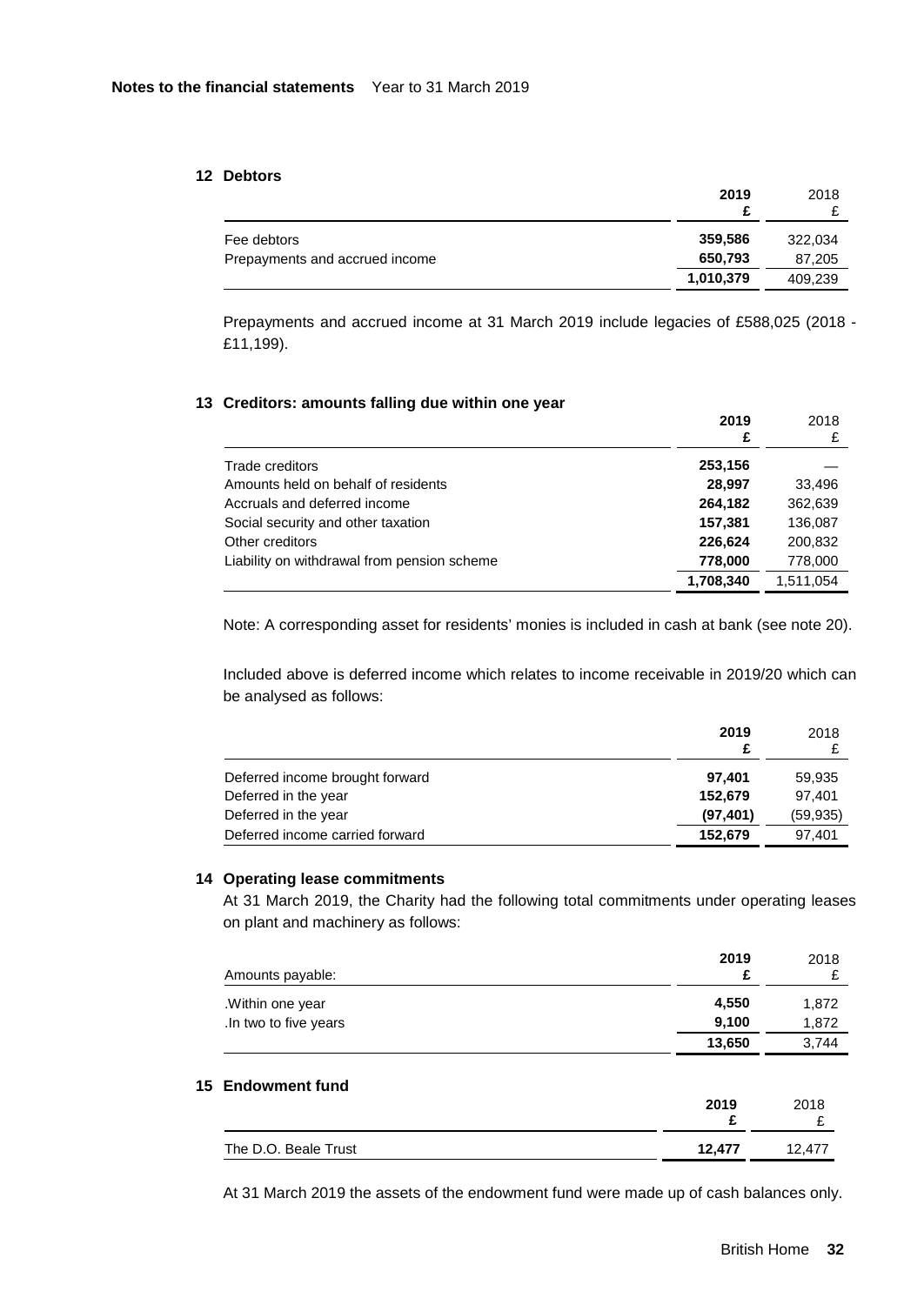## **16 Restricted funds**

The income funds of the Home included restricted funds comprising the following donations held on trust which were to be applied for a specific purpose:

|                                | At 1 April<br>2018<br>£ | £     | Income Expenditure      | Transfers | At 31 March<br>2019<br>£ |
|--------------------------------|-------------------------|-------|-------------------------|-----------|--------------------------|
| Red Rose Charitable Trust Fund |                         | 1,000 |                         | (1,000)   |                          |
|                                | At 1 April<br>2017<br>£ | £     | Income Expenditure<br>£ | Transfers | At 31 March<br>2018<br>£ |
| Red Rose Charitable Trust Fund |                         | 1,000 | (1,000)                 |           |                          |

# *Red Rose Charitable Trust Fund*

These monies were donated to be expended on someone from the Merseyside area. In 2019 the charity did not have any suitable beneficiaries and so the donor agreed to the charity retaining the funds for unrestricted purposes.

## **17 Designated funds**

The income funds of the Home include the following designated funds which have been set aside out of unrestricted funds by the Board of Trustees for specific purposes:

|                            | At $1$  | Released/  | At 31   |
|----------------------------|---------|------------|---------|
|                            | April   | utilised   | March   |
|                            | 2018    | in year    | 2019    |
|                            | £       | £          | £       |
| Tangible fixed assets fund | 512,489 | (127, 899) | 384,590 |
|                            | At $1$  | Released/  | At 31   |
|                            | April   | utilised   | March   |
|                            | 2017    | in year    | 2018    |
|                            | £       | £          | £       |
| Tangible fixed assets fund | 590,691 | (78,202)   | 512,489 |

An amount equivalent to the net book value of tangible fixed assets at the end of the year is designated to recognise that they are not available for general use as they are not readily realisable.

#### **18 Analysis of net assets between funds**

|                                                       | Endowment<br>fund<br>£ | Designated<br>funds<br>£ | General<br>fund<br>£ | Total<br>2019<br>£          |
|-------------------------------------------------------|------------------------|--------------------------|----------------------|-----------------------------|
| Fund balances at 31 March 2019<br>are represented by: |                        |                          |                      |                             |
| Tangible fixed assets                                 |                        | 384,591                  |                      | 384,591                     |
| Investments                                           | 12.477                 |                          | 14,702,426           | 14,714,903                  |
| <b>Current assets</b>                                 |                        |                          | 1.372.066            | 1,372,066                   |
| Creditors: amounts falling<br>due within one year     |                        |                          |                      | $(1,708,340)$ $(1,708,340)$ |
| <b>Total net assets</b>                               | 12,477                 | 384.591                  | 14,366,152           | 14,763,220                  |
|                                                       |                        |                          |                      |                             |